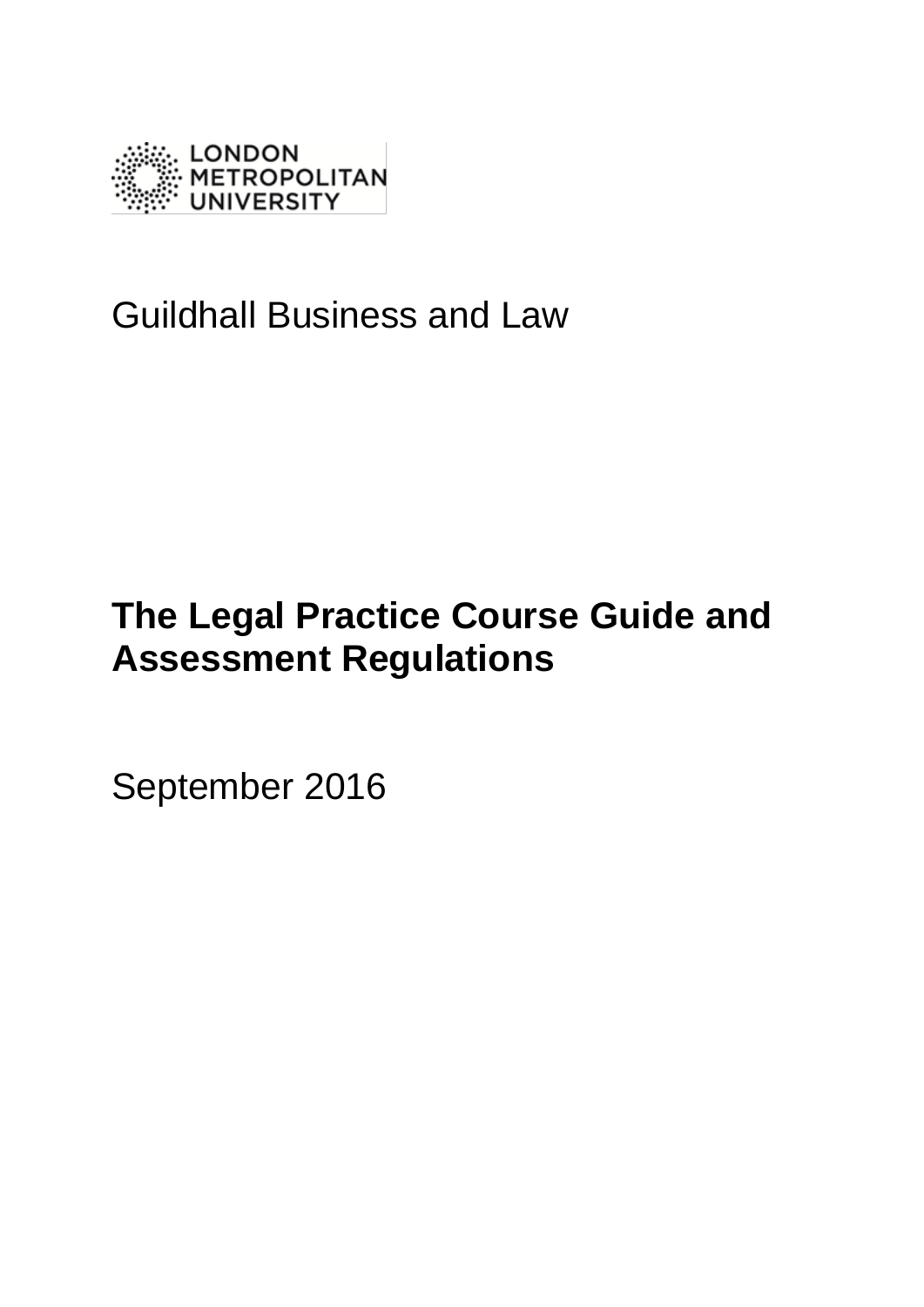<span id="page-1-0"></span>

| 1.<br>2.       | Introduction to the Legal Practice Course (LPC) at London Metropolitan University 4 |  |
|----------------|-------------------------------------------------------------------------------------|--|
| 3.             |                                                                                     |  |
|                |                                                                                     |  |
|                | (a)                                                                                 |  |
|                | (b)                                                                                 |  |
|                |                                                                                     |  |
|                |                                                                                     |  |
|                |                                                                                     |  |
| 4.             |                                                                                     |  |
|                | (a)                                                                                 |  |
|                | (b)                                                                                 |  |
|                | (c)                                                                                 |  |
|                | (d)                                                                                 |  |
|                | (e)                                                                                 |  |
|                | (f)                                                                                 |  |
| 5.             |                                                                                     |  |
|                | (a)                                                                                 |  |
|                | (b)                                                                                 |  |
|                | (c)                                                                                 |  |
|                |                                                                                     |  |
| 6.             |                                                                                     |  |
|                | (a)                                                                                 |  |
|                | (b)                                                                                 |  |
|                | (c)                                                                                 |  |
|                | (d)                                                                                 |  |
|                | (e)                                                                                 |  |
|                | (f)                                                                                 |  |
|                | (g)                                                                                 |  |
|                | (h)                                                                                 |  |
|                | (i)                                                                                 |  |
|                | (i)                                                                                 |  |
|                | (k)                                                                                 |  |
|                | (1)                                                                                 |  |
|                |                                                                                     |  |
|                | (n) Appeals Against Decisions of Assessment Boards (Section 10.4 of the London Met  |  |
|                |                                                                                     |  |
|                |                                                                                     |  |
|                | (p)                                                                                 |  |
|                | (q)                                                                                 |  |
| 7 <sub>1</sub> |                                                                                     |  |
|                |                                                                                     |  |
|                | (b)                                                                                 |  |
|                |                                                                                     |  |
|                | (c)                                                                                 |  |
|                | (d)                                                                                 |  |
|                | (e)                                                                                 |  |
|                | (f)                                                                                 |  |
|                | (g)                                                                                 |  |
|                | (h)                                                                                 |  |
|                | (i)                                                                                 |  |
|                | (i)                                                                                 |  |
|                | (k)                                                                                 |  |
| 8.             |                                                                                     |  |
|                |                                                                                     |  |
|                | (b)                                                                                 |  |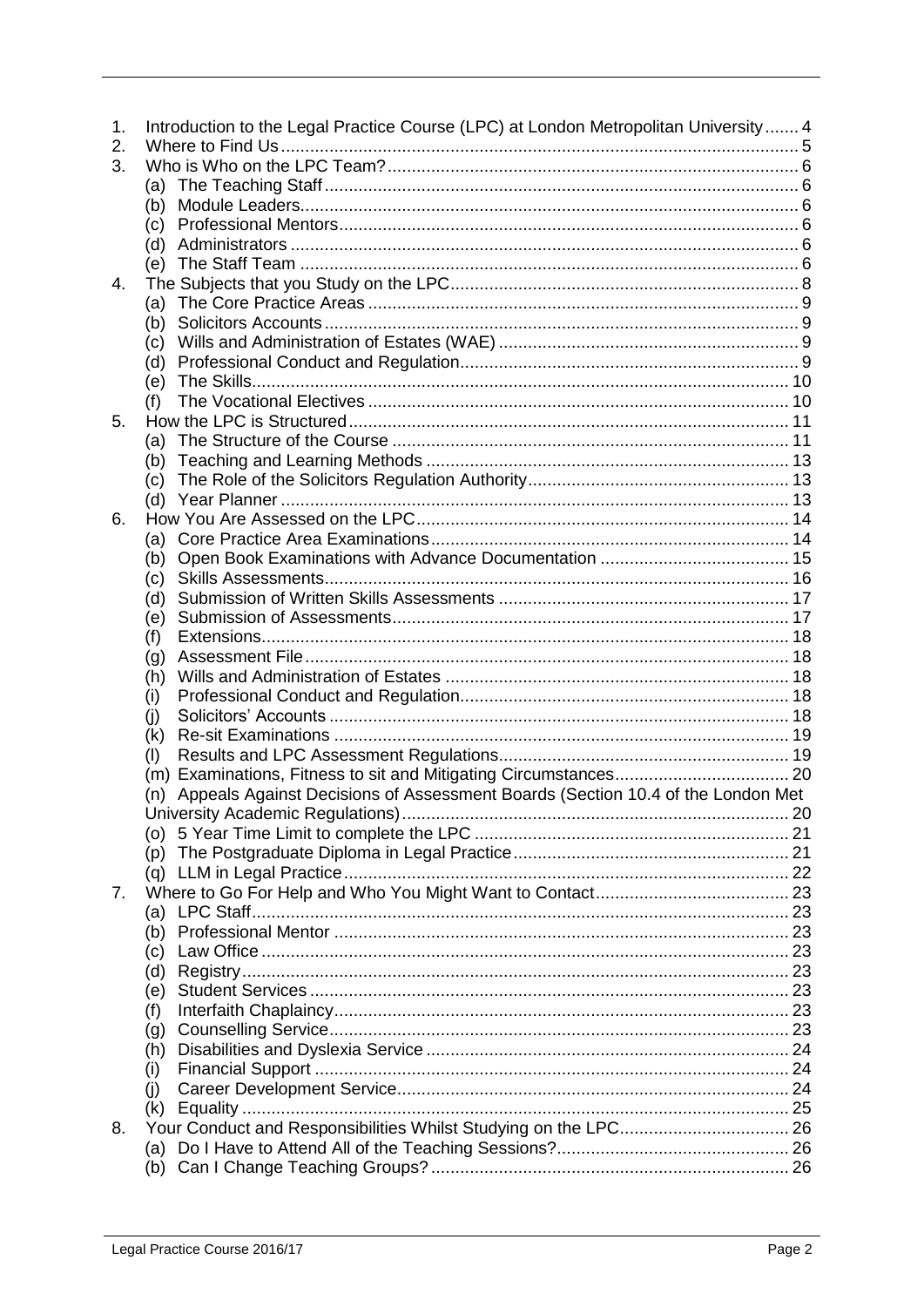|    | (C)                                                                       | 26 |
|----|---------------------------------------------------------------------------|----|
|    | (d)                                                                       |    |
|    | (e)                                                                       |    |
|    | (f)                                                                       |    |
| 9. | Learning Resources Available to You Whilst You Are Studying on the LPC 29 |    |
|    | (a)                                                                       |    |
|    | (b)                                                                       |    |
|    | (c)                                                                       |    |
|    | (d)                                                                       |    |
|    | (e)                                                                       |    |
|    | (f)                                                                       |    |
|    | (g)                                                                       |    |
|    | (h)                                                                       |    |
|    | (i)                                                                       |    |
|    |                                                                           |    |
|    | Student Representatives and Staff-Student Liaison Meetings  31<br>(a)     |    |
|    | (b)                                                                       |    |
|    | (c)                                                                       |    |
|    | (d)                                                                       |    |
|    |                                                                           |    |
|    |                                                                           |    |
|    |                                                                           |    |
|    | <b>APPFNDIX 2</b>                                                         | 40 |
|    |                                                                           | 40 |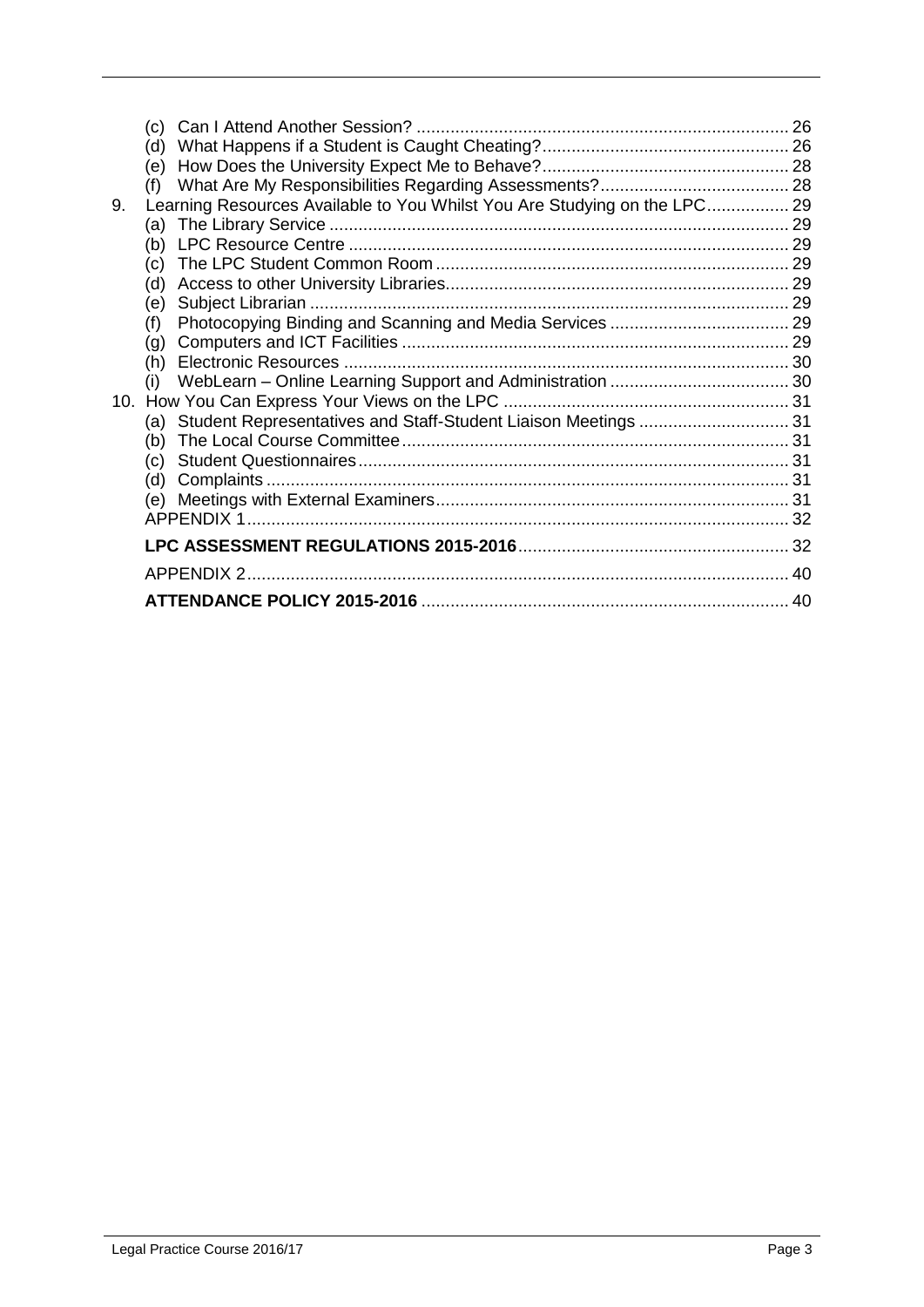## **1. Introduction to the Legal Practice Course (LPC) at London Metropolitan University**

This guide is designed to provide you with the information you need whilst you are studying on the LPC at London Met. You will find answers to questions concerning assessment regulations, structures and contact details. You should read it carefully and refer to it for future reference. You may also want to find out other information about the University. One of the most useful sources of general information about the University is at the London Met website. The address is [www.londonmet.ac.uk.](http://www.londonmet.ac.uk/) You will find a copy of the London Met student handbook on the website. You should also be aware that there is a copy of this guide on the Legal Practice Course Notice board section of WebLearn.

You may find that an issue arises which is not covered by this guide. If you think that we can help, please let us know. LPC lecturers can be contacted during their office hours or at other times by appointment. You can contact lecturers via e-mail or by leaving a message on their voicemail. Your Professional Mentor is available to assist you with any matters that are not subject specific including finding a training contract. Also, our administrative staff in the Student Hub and the LPC Office may be able to assist you. You can find a list of staff contact details in section 3 of this guide.

Staff at London Metropolitan University will be happy to assist you in any way possible. We are here to help you so please feel free to talk to us. We cannot guarantee that we can solve every problem that you may encounter, but we will make every effort to do so.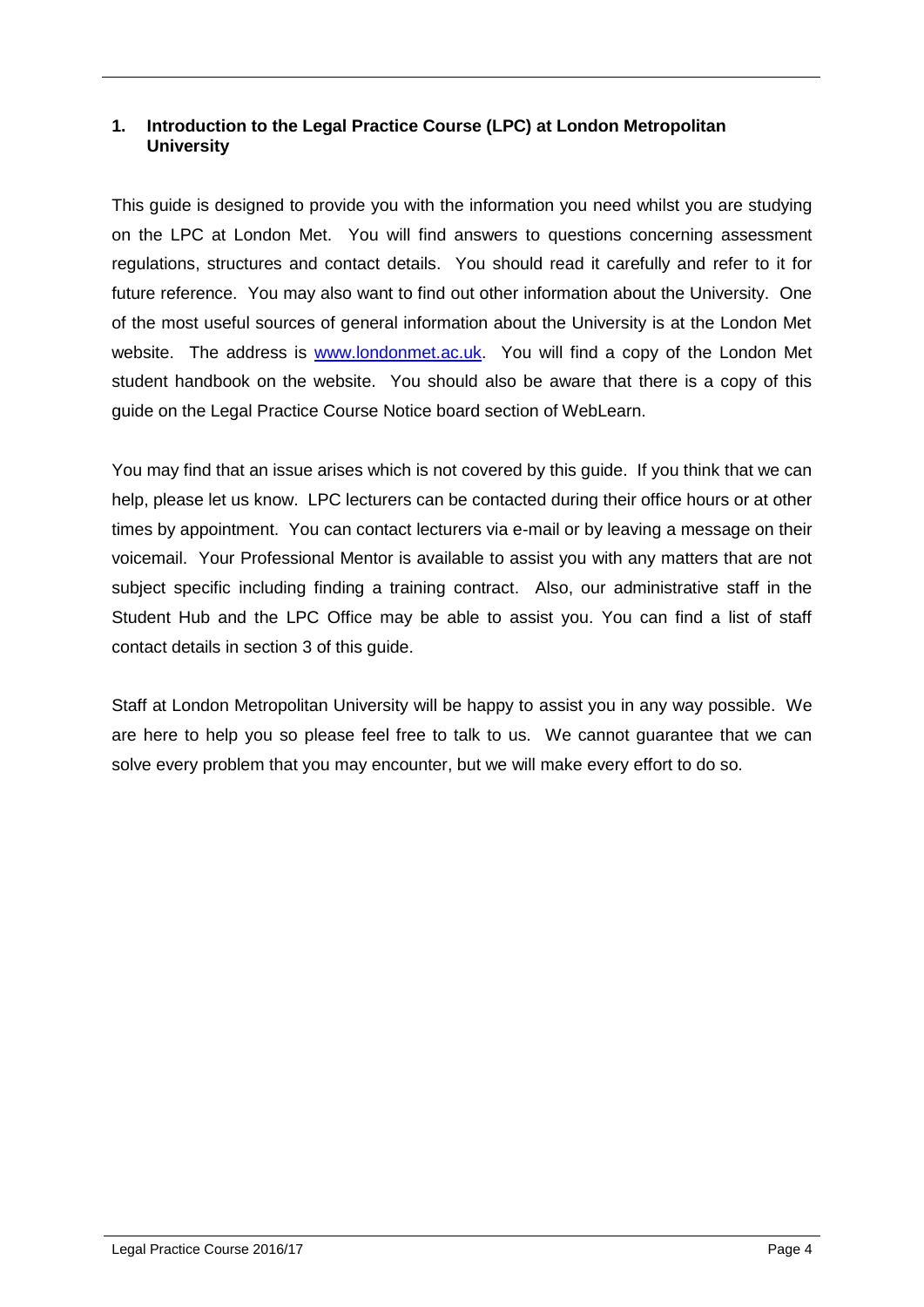## <span id="page-4-0"></span>**2. Where to Find Us**

The LPC is taught in Moorgate. The Moorgate building is a minute's walk away from Moorgate station and is in the heart of the vibrant city in our newly refurbished site.

## The address is

Legal Practice Course Professional Courses Unit London Metropolitan University 84 Moorgate London EC2M 6SQ

You will find the following LPC facilities in Moorgate:

- The main LPC teaching rooms are located on the 4th floor, along with the LPC Student Common Room.
- The LPC Office is on the  $2^{nd}$  floor, within the Professional Courses Unit, room MG208.
- The LPC Resource Centre and study zone is on the first floor. You need your student card to use it. Your card will be programmed to open the door. If you have any difficulties with it please contact the ICT helpdesk.
- The LPC staff offices are also located on the 1st floor.

Student Services, the Students' Union and the Moorgate Hub are situated on the third floor, and ICT Facilities are all available in dedicated areas throughout the building. The main Library and additional ICT facilities are in Calcutta House; an additional city campus approximately 10-12 minutes away in Goulston Street, near to Aldgate.

Rooms are given letters and numbers to indicate their building, floor and location (e.g. MG 1.13 indicates room 13 on the  $1<sup>st</sup>$  floor of the Moorgate building).

The Moorgate building is open from 8am to 9pm on weekdays and 8am to 4pm on Saturdays. The Aldgate library is open from 9am until midnight on weekdays, and from 11.00am – 7pm on Saturdays and Sundays during term time. Opening hours are different outside of University term times. Please see details on the University website. Please note that the LPC does extend into University vacation times at certain points. There are additional facilities at North Campus, including the Learning Centre and Technology Tower on the Holloway Road. The Learning Centre opens on Sundays.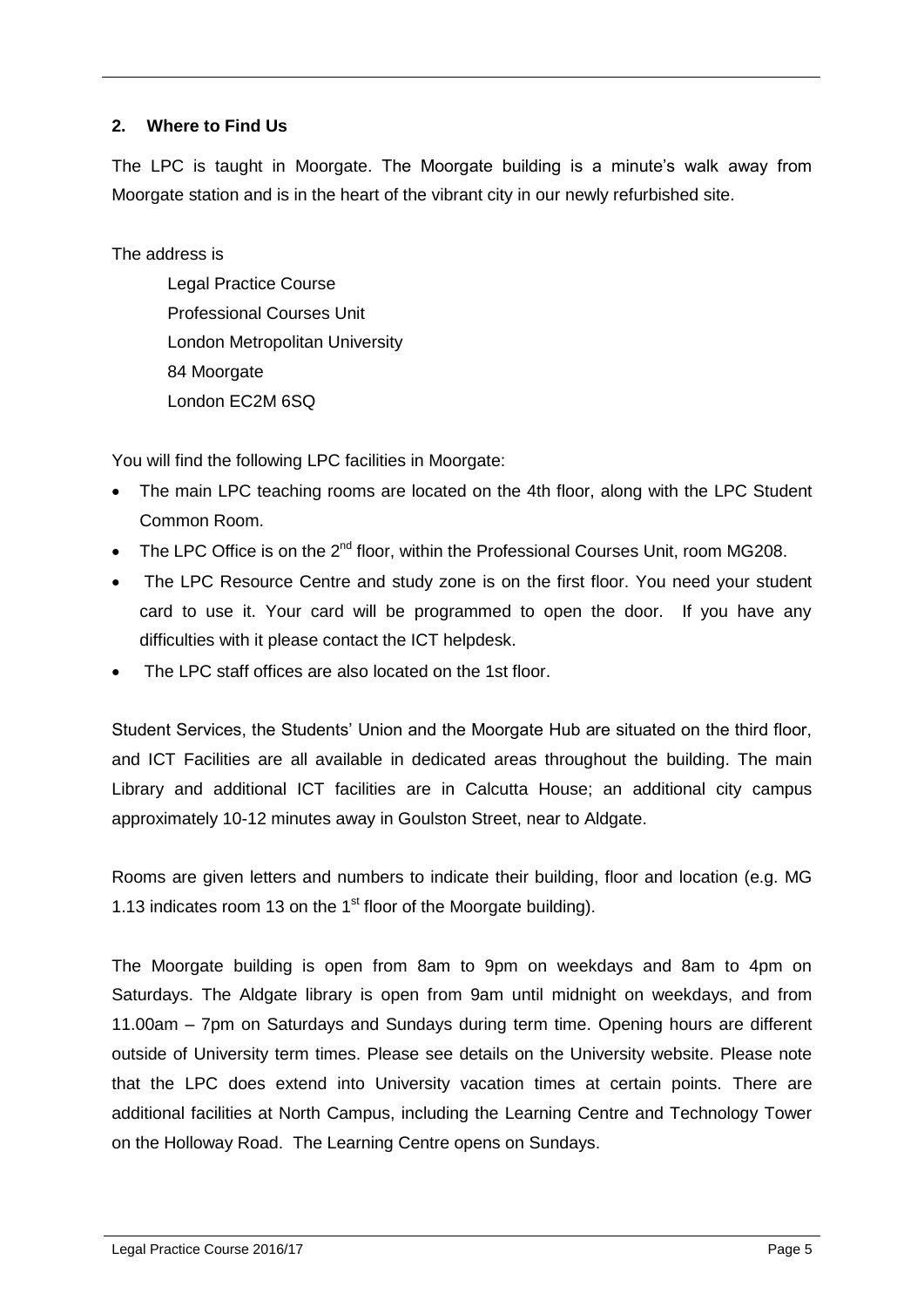## <span id="page-5-0"></span>**3. Who is Who on the LPC Team?**

The LPC staff team members are approachable and friendly. All of the teaching staff can be contacted by telephone, email or without an appointment during notified office hours. We are supported by an Administrator in the LPC Office and the Student Hub at Moorgate.

## <span id="page-5-1"></span>**(a) The Teaching Staff**

All members of staff teaching on the LPC are qualified solicitors (or possibly barristers). All of us have undertaken a professional course, whether it was the old style Solicitor's Finals Course or the LPC. We all have experience of what it is like to be a law student and we hope that will help us to provide an interesting and stimulating course and a sympathetic ear when necessary.

## <span id="page-5-2"></span>**(b) Module Leaders**

Module Leaders take responsibility for subject and skills areas. You should address any enquiries about particular subjects initially to your tutor and, if they are unable to assist you, to the relevant Module Leader.

## <span id="page-5-3"></span>**(c) Professional Mentors**

Professional Mentors are available as the first point of assistance for matters of a personal nature including help with careers and searching for a training contract. They are available via email, without an appointment during their notified office hours, or telephone messages may be left on their voicemail.

## <span id="page-5-4"></span>**(d) Administrators**

The LPC Administrator is Marilyn Williams. You can find her in the LPC Office on the 2nd floor MG 208. Her email address is [m.wiliams@londonmet.ac.uk.](mailto:m.wiliams@londonmet.ac.uk)

The Moorgate Hub is a student facing service situated on the  $3<sup>rd</sup>$  floor which is open on a daily basis and is also situated to provide regular student support so please feel free to visit and seek advice when the LPC administrator is unavailable.

## <span id="page-5-5"></span>**(e) The Staff Team**

The Contact details of the staff team are set out below: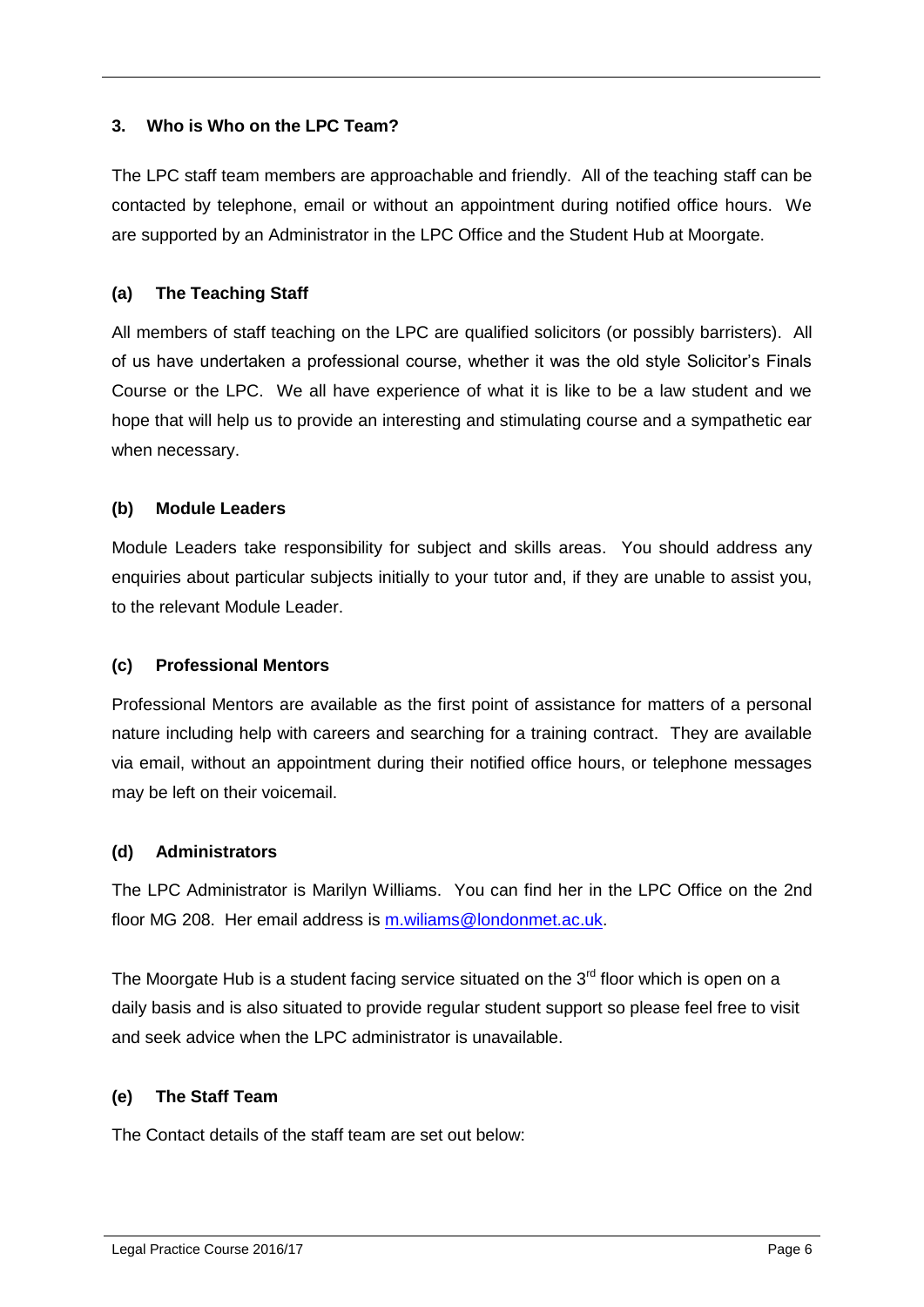| <b>LPC Staff Team</b>          |               |              |          |                              |  |
|--------------------------------|---------------|--------------|----------|------------------------------|--|
| Surname                        | <b>Name</b>   | Room         | 020 7320 | <b>E-Mail Address</b>        |  |
| Hill                           | David         | MT1-03       | 1502     | d.hill@londonmet.ac.uk       |  |
| Khan                           | Tehmina       | MT1-03       | 1540     | tehmina.khan@londonmet.ac.uk |  |
| McKay                          | Bill          | MT1-03       | 1505     | w.mckay@londonmet.ac.uk      |  |
| Peck                           | <b>Stuart</b> | MT1-03       | 1662     | s.peck@londonmet.ac.uk       |  |
| Pugh                           | Liz           | MT1-03       | 1493     | e.pugh@londonmet.ac.uk       |  |
| <b>Administrative Services</b> |               |              |          |                              |  |
| <b>LPC</b> Administration      |               | <b>MG208</b> | 1469     | lpcadmin@londonmet.ac.uk     |  |
| <b>MG Hub Administration</b>   |               | MG303        | 1440     | MoorgateHub@londonmet.ac.uk  |  |
| <b>Library, Calcutta House</b> |               |              |          |                              |  |
| Smart                          | Chris         | Library      | 1186     | c.smart@londonmet.ac.uk      |  |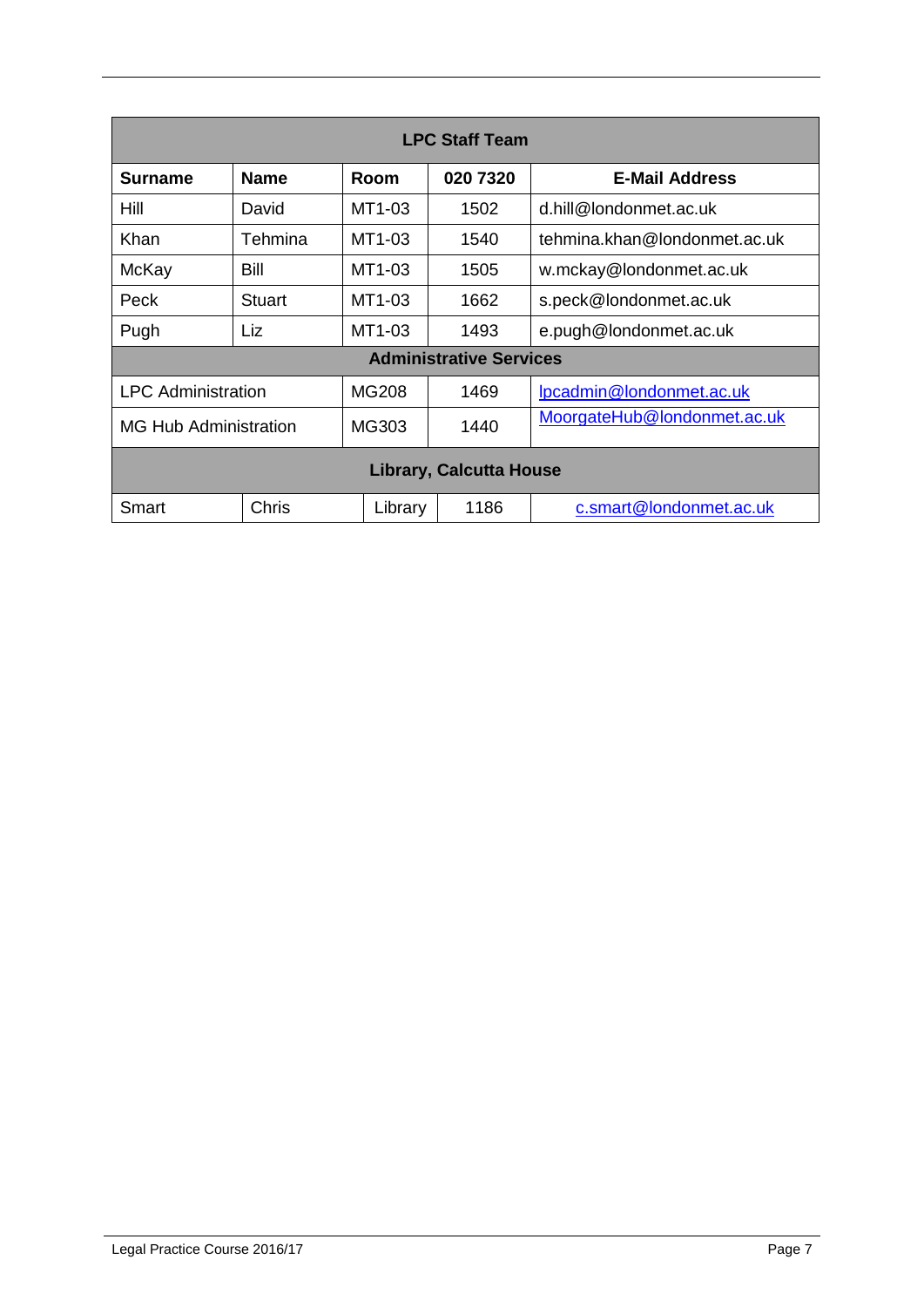## <span id="page-7-0"></span>**4. The Subjects that you Study on the LPC**

The aim of the LPC is to prepare you for general practice as a trainee solicitor. To this end in stage 1 of the course you study the following areas:

- Core Practice Areas
- **Taxation**
- Solicitors Accounts
- Skills
- Wills and Administration of Estates (WAE)
- Professional Conduct and Regulation

In stage 2 of the LPC you study 3 Vocational Electives.

#### **Legal Practice Course - Stage 1**



## **Bar Vocational Course (BVC) Bar Professional Training Course (BPTC) Entrants**

If you are BVC/BPTC entrant with full APL you will not be required to study nor be assessed in the Core Practice Areas and Skills marked in the table above with an asterisk (\*). However all BPTC entrants are required to study and be assessed in Practical Legal Research.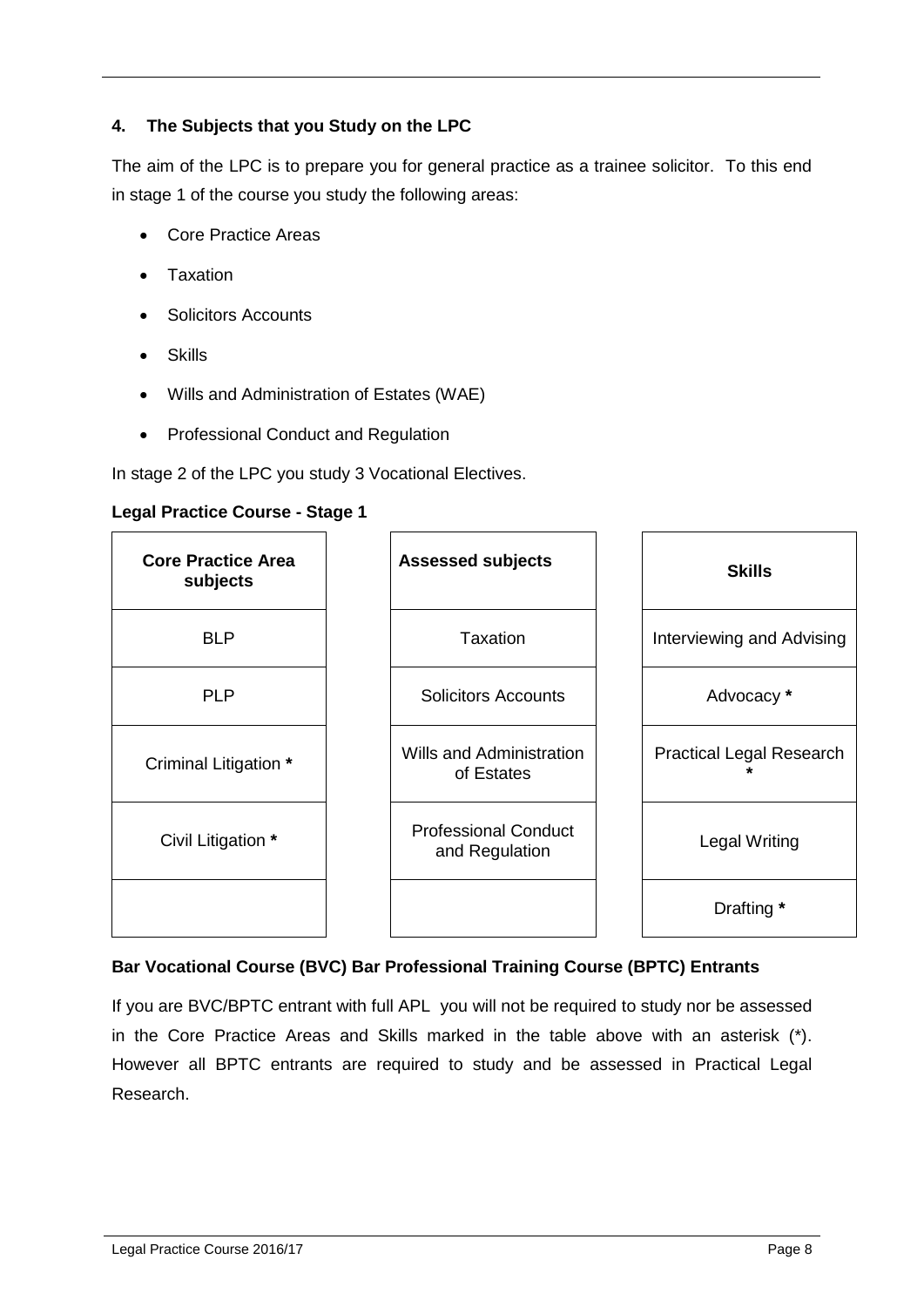## <span id="page-8-0"></span>**(a) The Core Practice Areas**

During your LPC you will study three core practice areas:

- Business Law and Practice (BLP);
- Property Law and Practice (PLP);
- Criminal Litigation and Civil Litigation (BVC and BPTC entrants exempt).

In BLP you will learn how the solicitor assists with the business affairs of sole traders, partnerships, and private and public companies. You will be assessed in taxation predominantly in the BLP assessment but may also be assessed on it in other subjects.

You also study PLP in which you will learn how the solicitor manages property transactions from sale/purchase, land registration, and tax perspectives.

You also study Criminal Litigation and Civil Litigation (unless a BVC or BPTC entrant). In Criminal Litigation you will study the law, practice, and procedure in the criminal courts. In Civil Litigation you will study the procedure for bringing or defending a civil action.

The other assessed subjects and Skills are integrated into the Core Practice Areas.

## <span id="page-8-1"></span>**(b) Solicitors Accounts**

Solicitors Accounts takes the form of a separate closed book exam. It is taught in the context of PLP.

## <span id="page-8-2"></span>**(c) Wills and Administration of Estates (WAE)**

WAE is taught and assessed in the context of the skill of interviewing. You must be assessed as competent in WAE to pass the course.

## <span id="page-8-3"></span>**(d) Professional Conduct and Regulation**

You are introduced to Professional Conduct and Regulation during the Foundation Course and it is subsequently integrated into the rest of the course. It will be assessed during the Core Practice Areas with the assessments. It is also assessed by way of an open book examination at the end of stage 1 of the LPC.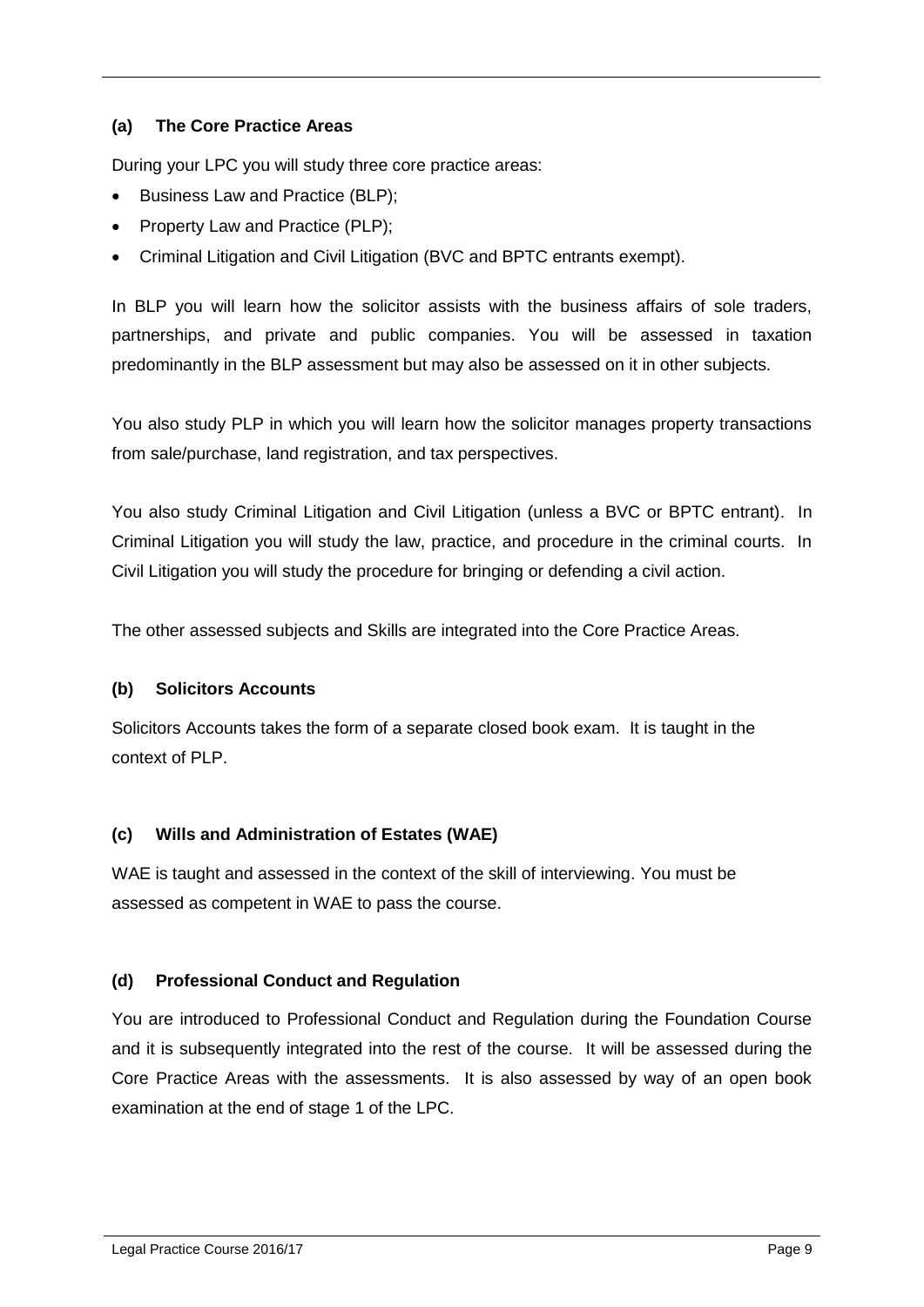## <span id="page-9-0"></span>**(e) The Skills**

The Skills of Interviewing and Advising, Advocacy, Practical Legal Research, Legal Writing and Drafting are taught within the context of the Core Practice Areas. Interviewing and Advising is assessed together with Wills and Probate. Advocacy is normally assessed in the context of Criminal Litigation, Practical Legal Research in the context of Civil Litigation, Legal Writing in the context of PLP and Drafting in the context of BLP.

## <span id="page-9-1"></span>**(f) The Vocational Electives**

## **Vocational Electives** Commercial Law and Practice Employment Law and Practice • Family Law and Practice Immigration Law and Practice • Intellectual Property Law and Practice • Housing Law and Practice Child Law and Practice Commercial and Civil Mediation and ADR

You will choose three Vocational Electives from the subjects we have available (or one Vocational Elective if you are a BVC or BPTC entrant with full APL). You will be given information about the various Vocational Electives available in the Autumn Term. You will be required to notify us of your choice of Vocational Elective(s) shortly thereafter. We are unable to guarantee that your first choice of Vocational Elective(s) will be available. Sometimes it may only be possible for you to study an elective at a time when you would not normally be at the University. For example, if you are a full time student you may only be able to study your chosen elective by attending an evening class or vice versa. Please note that if you are a BVC / BPTC entrant then you are required to choose an elective subject which you have not already taken on the BVC/BPTC course for which you have APL.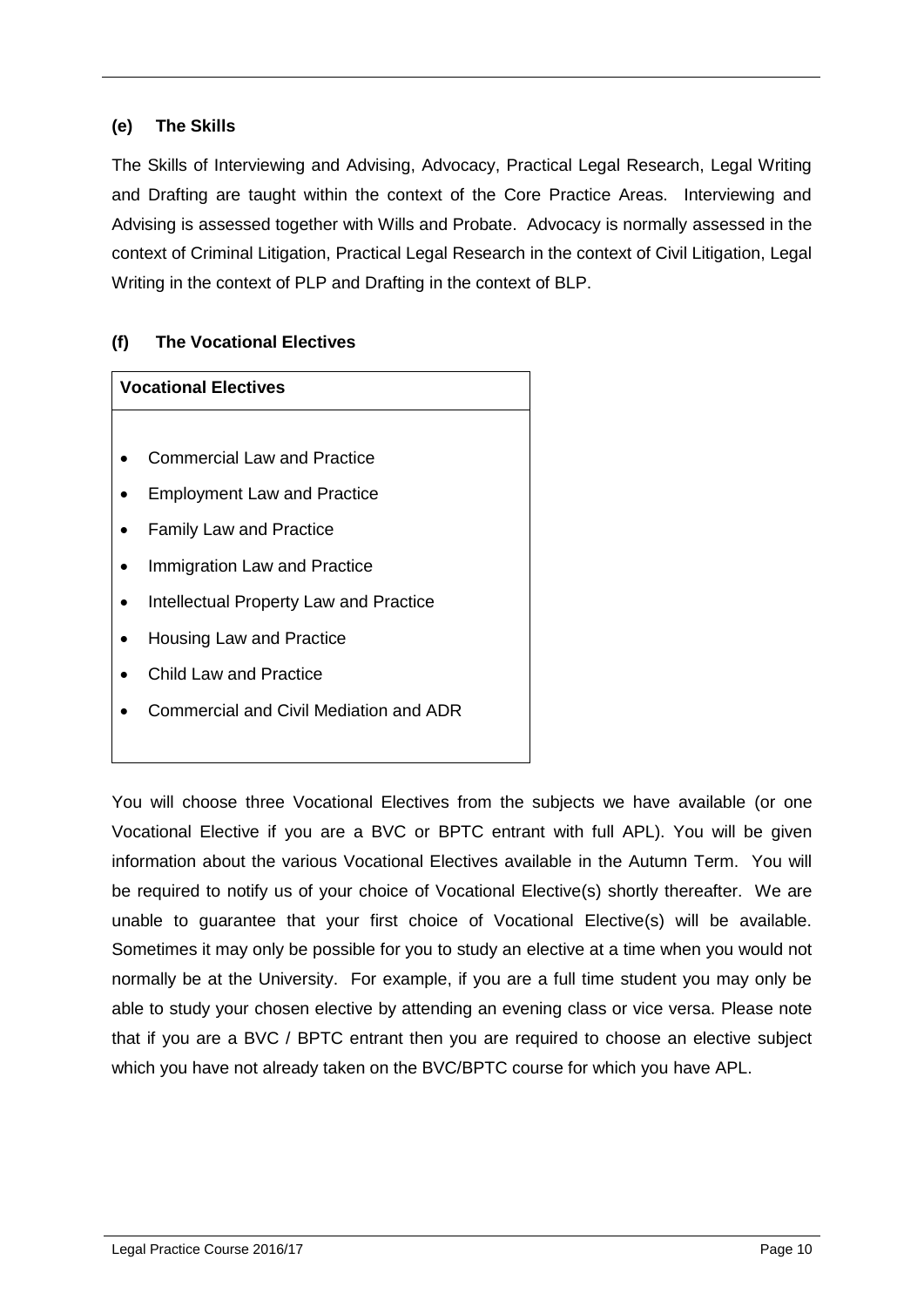## <span id="page-10-0"></span>**5. How the LPC is Structured**

The LPC can be divided into three components, the Foundation Course and the Core Practice Areas (stage 1) and the Vocational Electives (stage 2). This is shown below.



## <span id="page-10-1"></span>**(a) The Structure of the Course**

Full-time students are expected to be available for classes daily from 9.00am until 6.00pm; part-time day students from 9.00am until 6.00pm and part-time evening students from 6.00pm until 9pm. You will be given a timetable for the Foundation Course at enrolment, a timetable for the stage 1 – the Core Practice Areas term during the Foundation Course and a timetable for stage 2 - the Vocational Electives term after you have completed the Core Practice Area examinations.

## **The Foundation Course**

For the first week of the LPC you will study mostly on the Foundation Course. The objective is to introduce you generally to the LPC at London Met and specifically to some of the Skills, Professional Conduct and Regulation, WAE and Taxation. These subjects are expanded upon throughout the rest of the course. You are also introduced to the electronic resources available, the Library and the LPC Resource Centre. The Foundation Course is an intensive start to the LPC. It is intended to lay a foundation for the rest of your studies.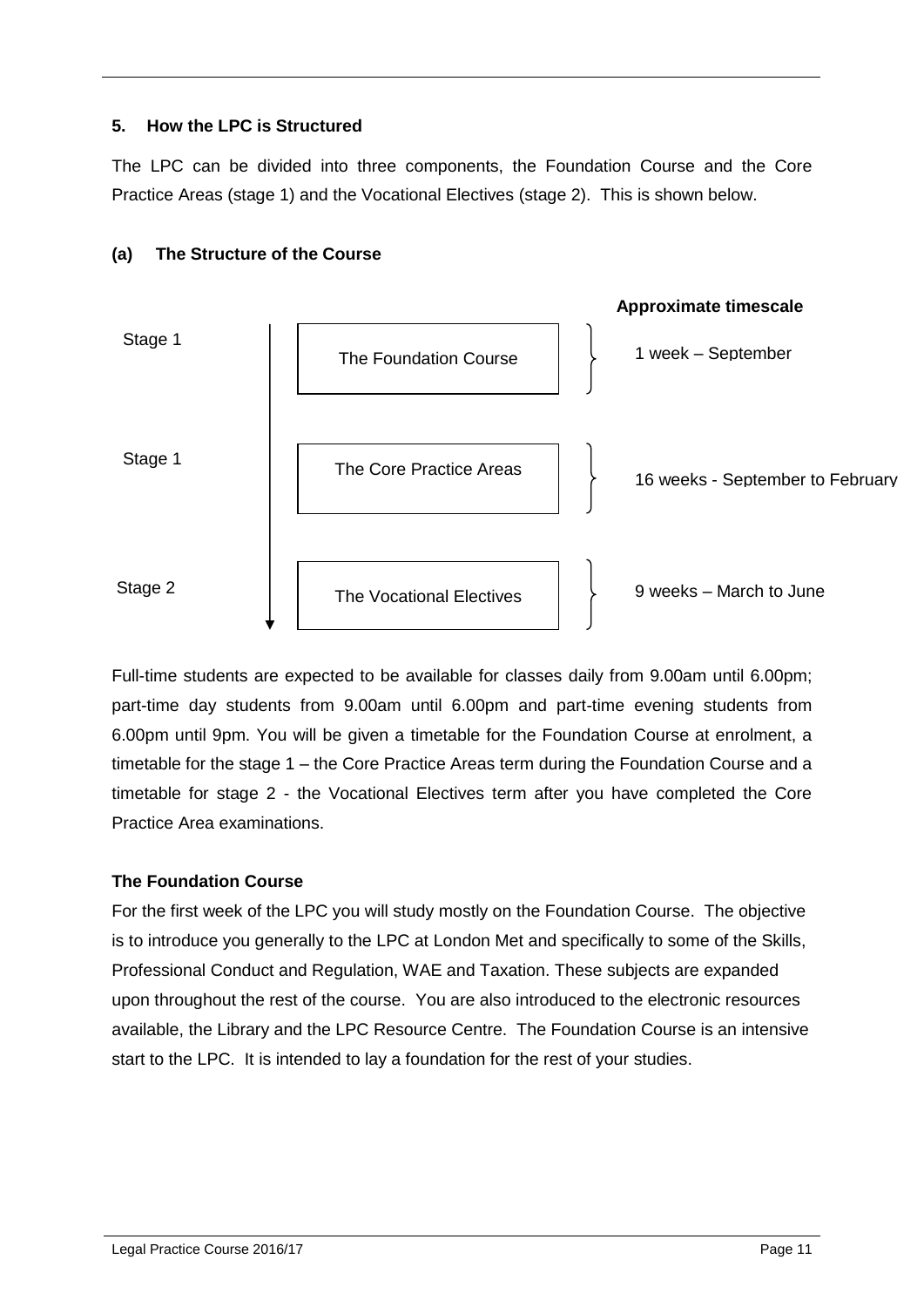## **Stage 1 -The Core Practice Areas and the Skills**

You will then study the Core Practice Areas (CPA) and the skills in stage 1 of the LPC.

## Part time day course

Part time day students will normally study Civil Litigation, Criminal Litigation and WAE in their first year on Fridays and BLP and PLP in their second year on Mondays.

## Part time evening course

Part time evening students will normally study Civil Litigation, Criminal Litigation and WAE in their first year on Tuesday and Thursday evenings and BLP and PLP in their second year on Mondays and Wednesday evenings.

## BVC / BPTC entrants

BVC / BPTC entrants (who have APL for Civil and Criminal Litigation) usually complete the course by part-time attendance with second year students plus WAE over one year.

## Full time course

Full time students study all the CPA i.e. Civil Litigation, Criminal Litigation, WAE, BLP and PLP normally on Tuesdays and Thursdays.

## Study Sessions

You study each course by attending a one-hour Tutor Led Session (TLS) and a two-hour Student Led Session (SLS) each week.

## Wills and Administration of Estates (WAE)

The WAE course and the Criminal course are taught consecutively in the same time slots. The WAE course starts during the foundation course and runs for approximately five weeks. It is then followed by the Criminal Litigation course for the remaining eleven weeks.

Stage 1 Exams

At the end of this period of study you will take exams in the Core Practice Area modules. Full time students and part-time year 2 students will also take an exam in Professional Conduct and Regulation

## **Stage 2 -The Vocational Electives**

In stage 2 of the course you will study your chosen three Vocational Electives (one if you are a BVC/ BPTC entrant with full APL) for the remaining nine weeks of the LPC teaching period. At the end of this period of study you will take examinations in the Vocational Elective(s). Part time students will normally study two electives in year 1 and one elective in year 2.

A more detailed overview of the course showing assessment dates is contained within the year planner.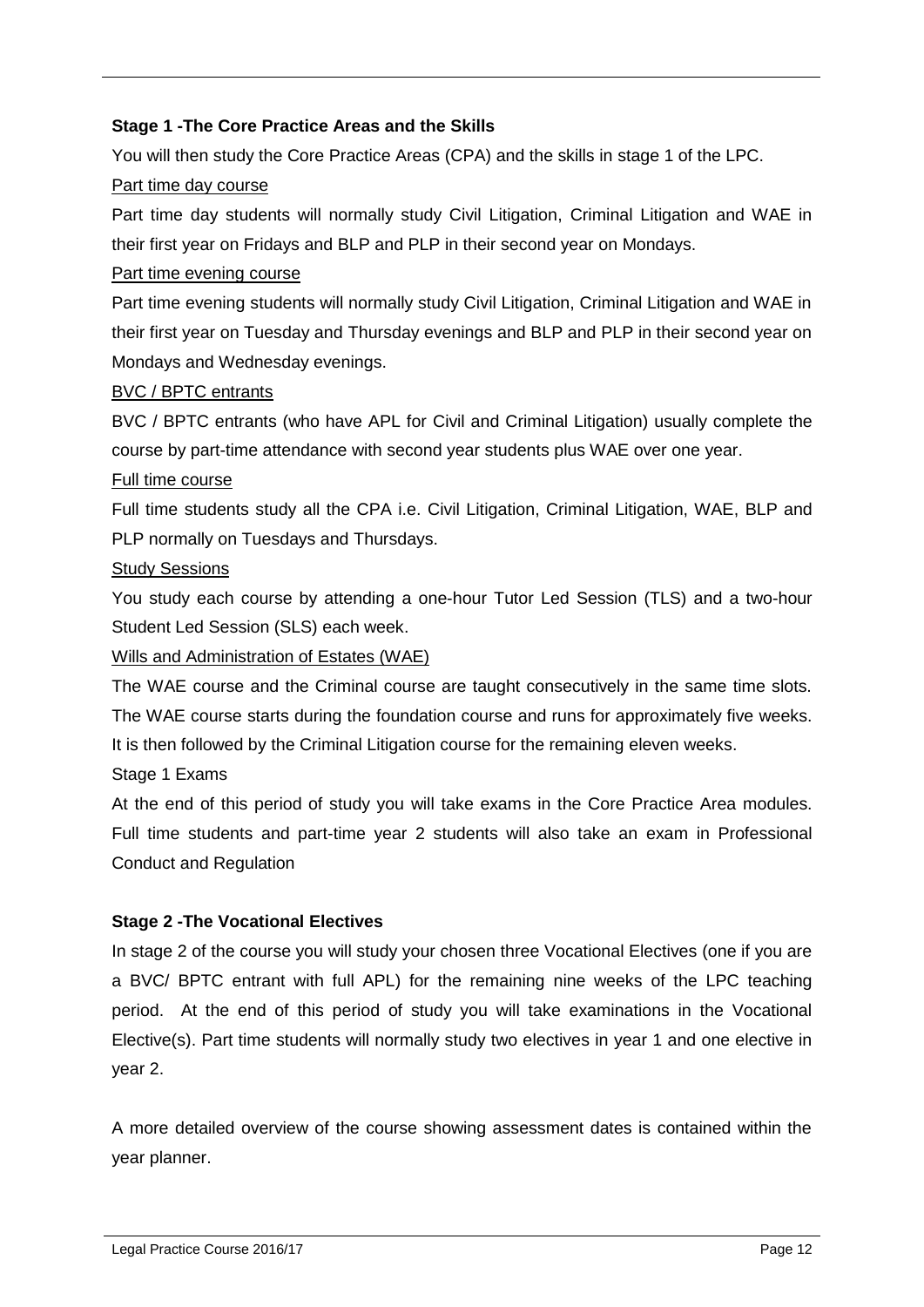## <span id="page-12-0"></span>**(b) Teaching and Learning Methods**

You will study on the LPC by way of a combination of one-hour TLS and two-hour SLS. A TLS is tutor-led although students are expected to participate. The aim is to provide an overview of the topic, to explain more difficult points and to elaborate on the practical aspects of the substantive law. You must do your preparatory reading before you attend an TLS. Your tutor will assume that you have done so and you will find it very difficult to keep up if you have not.

The aim of an SLS is to practise the tasks likely to be faced by a trainee solicitor. You must do the preparation required before each SLS. If you fail to do so, you will let down yourself and the other students in the group.

## <span id="page-12-1"></span>**(c) The Role of the Solicitors Regulation Authority**

It is the role of the Solicitors Regulation Authority (SRA) to approve and monitor delivery of the LPC. It has accredited London Met University to deliver the LPC. It has set minimum standards of knowledge that the LPC students must achieve by the end of the course. These are known as the Learning Outcomes. It prescribes Training Regulations for students wanting to qualify as a solicitor. You can find out more on the SRA website at www.sra.org.uk.

## <span id="page-12-2"></span>**(d) Year Planner**

You should ensure you have a copy of the year planner for your mode of attendance. This shows the dates that courses start and finish. It also shows when assessments are to be collected and handed in. Part time students will be issued with a year planner at the beginning of each academic year.

Special arrangements will be made to cover the teaching that is due to take place on the Bank Holiday Mondays that occur during the term. Usually day- time classes are moved to Wednesday and evening classes to Friday.

Please ensure that you regularly check the the WebLearn Noticeboard (and the LPC noticeboards located inside the LPC Common room (Room MG410)) for updates on teaching arrangements or changes to the schedule. Please ensure that you forward your emails to an address that you regularly read.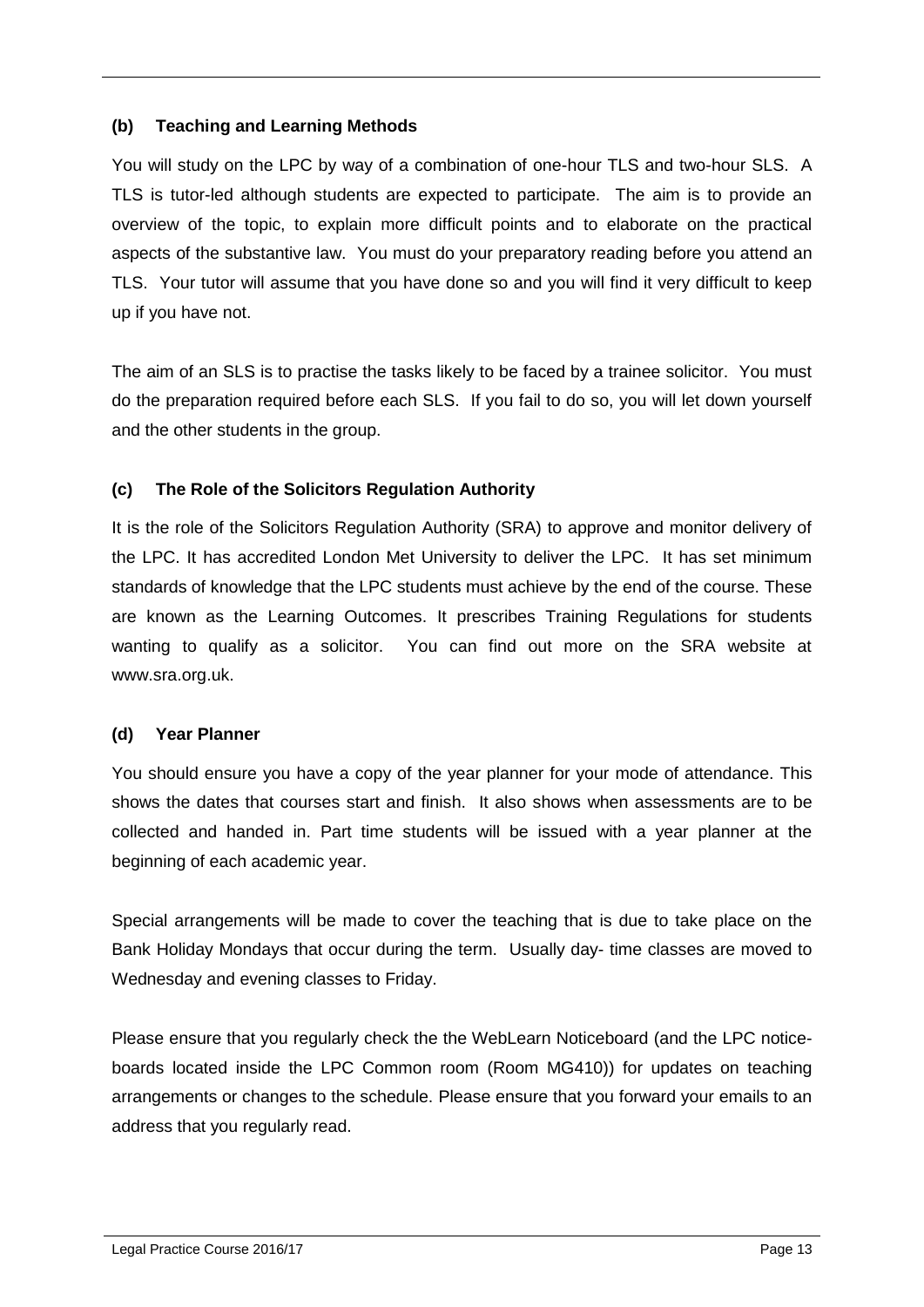#### <span id="page-13-0"></span>**6. How You Are Assessed on the LPC**

In order to pass stage 1 of the LPC you are required to pass examinations in the Core Practice Areas, WAE, Solicitors Accounts, Professional Conduct and Regulation and assessments in each of the Skills. (Note the table at Section 4 of this Course Guide for exemptions applicable to BVC and BPTC entrants). You must attain at least the standard of legal knowledge and skills necessary to enter into a training contract. You must also demonstrate your knowledge and awareness of the issues of professional conduct which affect solicitors in practice. You may have three attempts at any assessment. If you are unsuccessful on the third attempt of any stage 1 assessment you will fail the entire stage 1 of the LPC and all assessments must be retaken.

In order to pass stage 2 you must pass 3 Vocational Elective Examinations in three different subject areas. (This is unless you are a BVC or BPTC entrant, in which case you must pass 1 Vocational Elective Examination, this elective having to be in a subject area for which you are not being provided with prior learning credit. You cannot therefore select an elective module or stage 2 which you have already undertaken and passed as part of your BVC or BPTC). If you fail a stage 2 assessment for the third time you may re-enrol on the course for that elective paying the appropriate fee or you may enrol on another elective.

There is a strict time limit for completing the LPC. You MUST pass all assessments within a five year period starting from when you attempted your first assessment. You do not have to take assessments at any particular time but we strongly advise you to take your assessments at the first possible opportunity unless you have a good reason not to. This is so that you take the assessment as close as possible to when you have been taught the subject.

## <span id="page-13-1"></span>**(a) Core Practice Area Examinations**

You are examined in the Core Practice Areas by way of written examinations. You will normally sit the Core Practice Area examinations during February. The BLP, PLP and Civil Litigation examination consists of a transactional section and a multiple choice section of the paper. You would normally be expected to spend two hours on the transactional part and one hour on the multiple choice part. The Criminal Litigation examination consists of one transactional-based paper. The marks Criminal and Civil Litigation are weighted (40% for Criminal Litigation and 60% for Civil Litigation). The marks are then aggregated to give an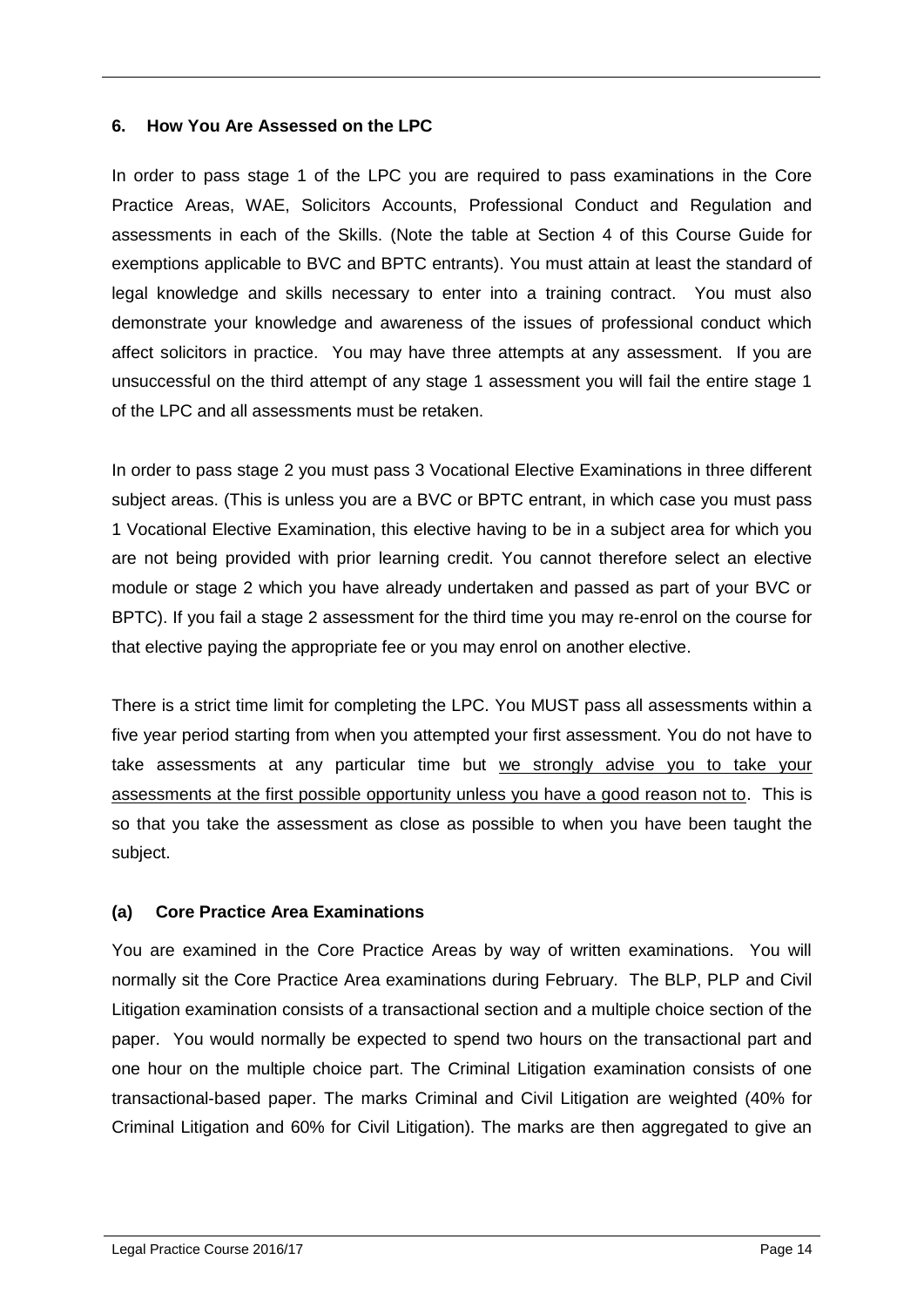overall mark for Litigation. The pass mark is 50%. If have any queries about your examination you should contact your SLS module tutor or the module leader for that module.

The Criminal and Civil Litigation exams are treated as one assessment and so must be attempted in the same exam sitting. If you should sit one Litigation assessment and then become ill before you are able to sit the other Litigation assessment, you must submit a Mitigation form the Student Hub.

| <b>Core Practice Area</b><br>module | <b>Type of assessment</b>                             | Length of examination |
|-------------------------------------|-------------------------------------------------------|-----------------------|
| Civil Litigation                    | Transactional based and<br>multiple choice questions. | 3 hours               |
| <b>Criminal Litigation</b>          | <b>Transactional based</b><br>questions only.         | 2.5 hours             |
| <b>BLP</b>                          | Transactional based and<br>multiple choice questions. | 3 hours               |
| <b>PLP</b>                          | Transactional based and<br>multiple choice questions. | 3 hours               |

#### **Core Practice Area Assessments**

## <span id="page-14-0"></span>**(b) Open Book Examinations with Advance Documentation**

The Core Practice Area and Vocational Elective examinations are open book module assessments.

You will be given Advance Documentation for each examination about a week before you sit the exam. You must take these documents to the exam with you.

You may also take into the examination:

- (i) subject manuals provided by the University;
- (ii) the Foundations Manual;
- (iii) the Solicitors Code of Conduct ;
- (iv) personal notes taken in class, or assembled as a result of private study;
- (v) specimen documents provided by the University or assembled as a result of private study;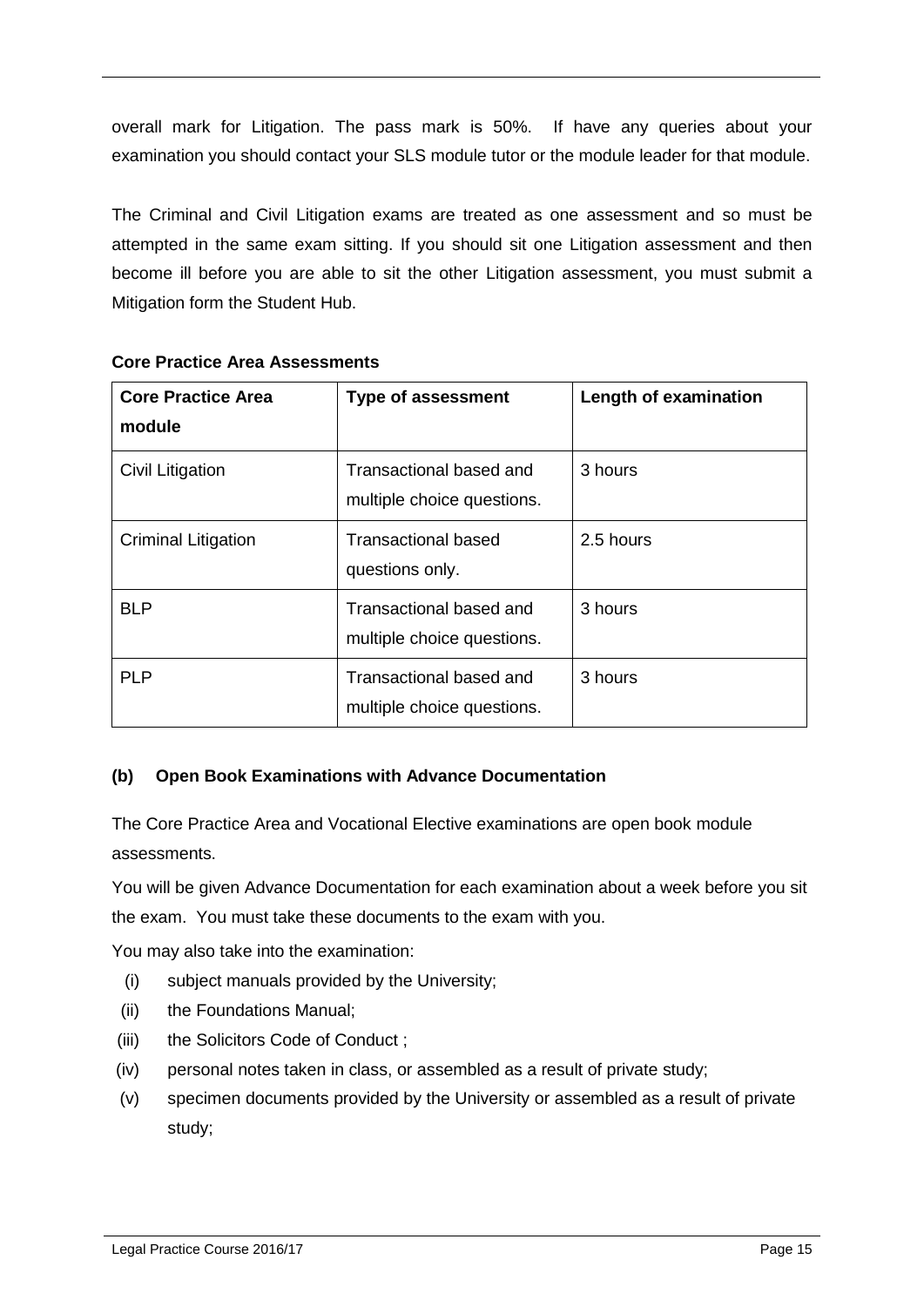(vi) a basic electronic calculator, but a personal computer or any electronic device with a memory is not allowed.

No other textbooks, statutes or other materials are permitted.

You must ensure that your answer is written in the answer book, on the examination paper provided or on any forms that are provided. You must not answer the examination questions on your own paper and attach it to the answer booklet.

**NB** The Solicitors Accounts Assessment is not an 'open book' module assessment. *(See below.)*

#### <span id="page-15-0"></span>**(c) Skills Assessments**

You are assessed on a competent/not yet competent basis in each of the Skills. In order to pass the LPC you must be judged competent in all of the Skills assessments. (BVC and BPTC entrants have certain exemptions as indicated in the table at section 4 of this Course Guide. If you are judged NYC in a Skills assessment you will be given the opportunity to be reassessed. You will have a total of three attempts in each of the Skills assessments.

| <b>Skill</b>                                     | <b>Context</b>       | Method of Assessment                                                                                                     |
|--------------------------------------------------|----------------------|--------------------------------------------------------------------------------------------------------------------------|
| <b>Practical Legal</b>                           | Civil Litigation.    |                                                                                                                          |
| <b>Research (PLR)</b>                            |                      | The assessments will be by way of                                                                                        |
| <b>Legal Writing</b>                             | PI P                 | take away written assessment.                                                                                            |
| <b>Drafting</b>                                  | <b>BLP</b>           |                                                                                                                          |
| Interviewing and<br><b>Advising</b><br>(And WAE) | WAF                  | The assessment will take the form<br>of a mock interview of a client. You<br>will be assessed in WAE at the<br>same time |
| <b>Advocacy</b>                                  | Criminal Litigation. | The assessment will take the form<br>of a mock court hearing.                                                            |

In both Interviewing and Advising, and Advocacy, the Skills assessments will involve live role-plays. For these we recommend that you should dress in a professional manner. They will take place before at least one assessor and will be recorded electronically.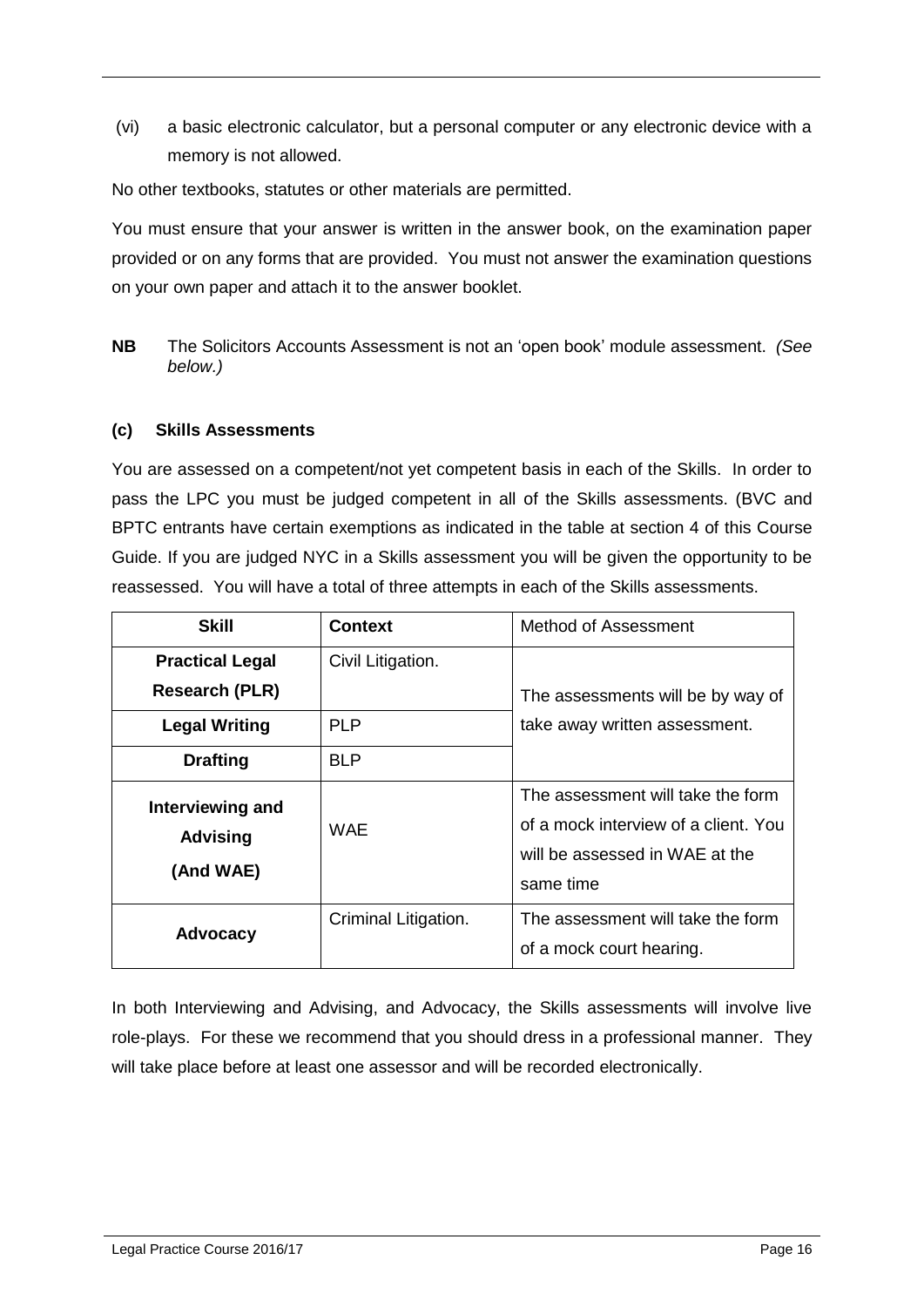#### <span id="page-16-0"></span>**(d) Submission of Written Skills Assessments**

All written Skills assessments must be submitted anonymously and must bear your student number. Please ensure that you copy this correctly from your student enrolment card and do not use your library number. All assessments must be typed using double-spacing. You must always use a cover sheet. On the cover sheet you must remember to complete the word limit declaration and to include your SLS tutor group number for ease of sorting and return after marking. By submitting the assessment you are bound by the declaration on the cover sheet that it is your own work. Students are not permitted to work together on assessments. If you do so you will be referred to the Student Casework office under the University's disciplinary procedures. If you are found to have committed an assessment offence you will be reported to the SRA.

If you are assessed as Not Yet Competent ("NYC") you should collect a re-assessment from the LPC Office (or the Student hub) at the time set out in the assessment schedule. If you are assessed as NYC on the second assessment, you will have a third and final attempt at that assessment. If you are assessed as NYC three times in the same skills assessment you will fail Stage 1 of the LPC.

## <span id="page-16-1"></span>**(e) Submission of Assessments**

All assessments must be submitted to the Moorgate Student Hub. Please ensure that they are stapled securely and not in a plastic folder.

You may exceptionally submit assessments by email to lpcadmin@londonmet.ac.uk providing that the LPC Administrator is notified in advance, you send a cover sheet and the original is sent by first class post the same day. If you hand the work in to anyone else, or if you post it in, you do so at your own risk as we cannot accept responsibility for work submitted otherwise than in accordance with the normal procedure.

Even where the correct procedure is followed you must always keep a copy of the work submitted. Failure to keep a copy of work submitted may mean that you will be required to submit a new assessment should the original script be lost for any reason.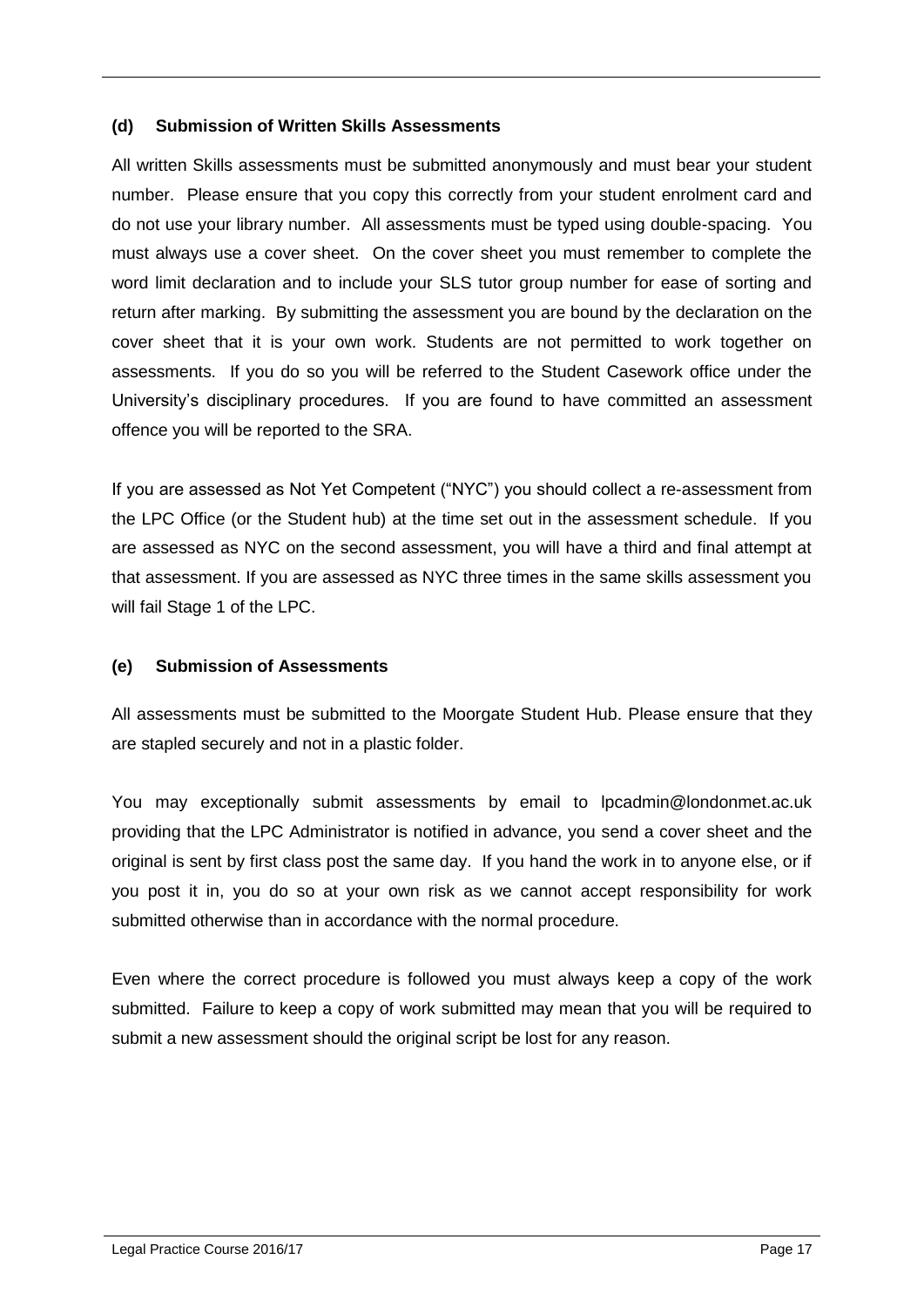## <span id="page-17-0"></span>**(f) Extensions**

Work submitted late will not be marked. Extensions will not be granted. If you miss the deadline for handing in an assessment you will normally have to attempt another assessment.

## <span id="page-17-1"></span>**(g) Assessment File**

You must maintain a wallet file in which you keep all marked and returned assessments. Occasionally the Board of Examiners may need to see a student's file. You must therefore be ready to produce it for inspection if required.

## <span id="page-17-2"></span>**(h) Wills and Administration of Estates**

WAE will be assessed in the context of interviewing. You will receive a Competent/ Not Yet Competent mark for both WAE knowledge and also the skill of Interviewing.

## <span id="page-17-3"></span>**(i) Professional Conduct and Regulation**

You must satisfy the Examiners that you are competent in Professional Conduct, which includes Client Care and the regulation of Financial Services. This is assessed both discretely and through the medium of Skills assessments and module examinations. The discrete assessment in Professional Conduct and Financial Services will be held at the end of stage 1 of the course. The examination is 2 hours in length. It is open book with no advance documents. In order to be judged competent you must obtain at least 50% in the Professional Conduct Examination.

Acting ethically, and in compliance with the rules of Professional Conduct, is also one of the criteria for being judged competent in the Skills of Interviewing and Advising, and Advocacy. If, therefore, in these Skills assessments you act unethically/unprofessionally, you may be judged not yet competent in that Skill.

## <span id="page-17-4"></span>**(j) Solicitors' Accounts**

You will be required to sit a two-hour assessment in Solicitors' Accounts. You will take this assessment during the PLP course and not during the examination period at the end of stage 1. The exact day of this exam will be notified to you in advance. You must obtain at least 50% to be judged competent. Unlike the Core Practice Area subject examinations you should note that Solicitors Accounts is not an open book assessment.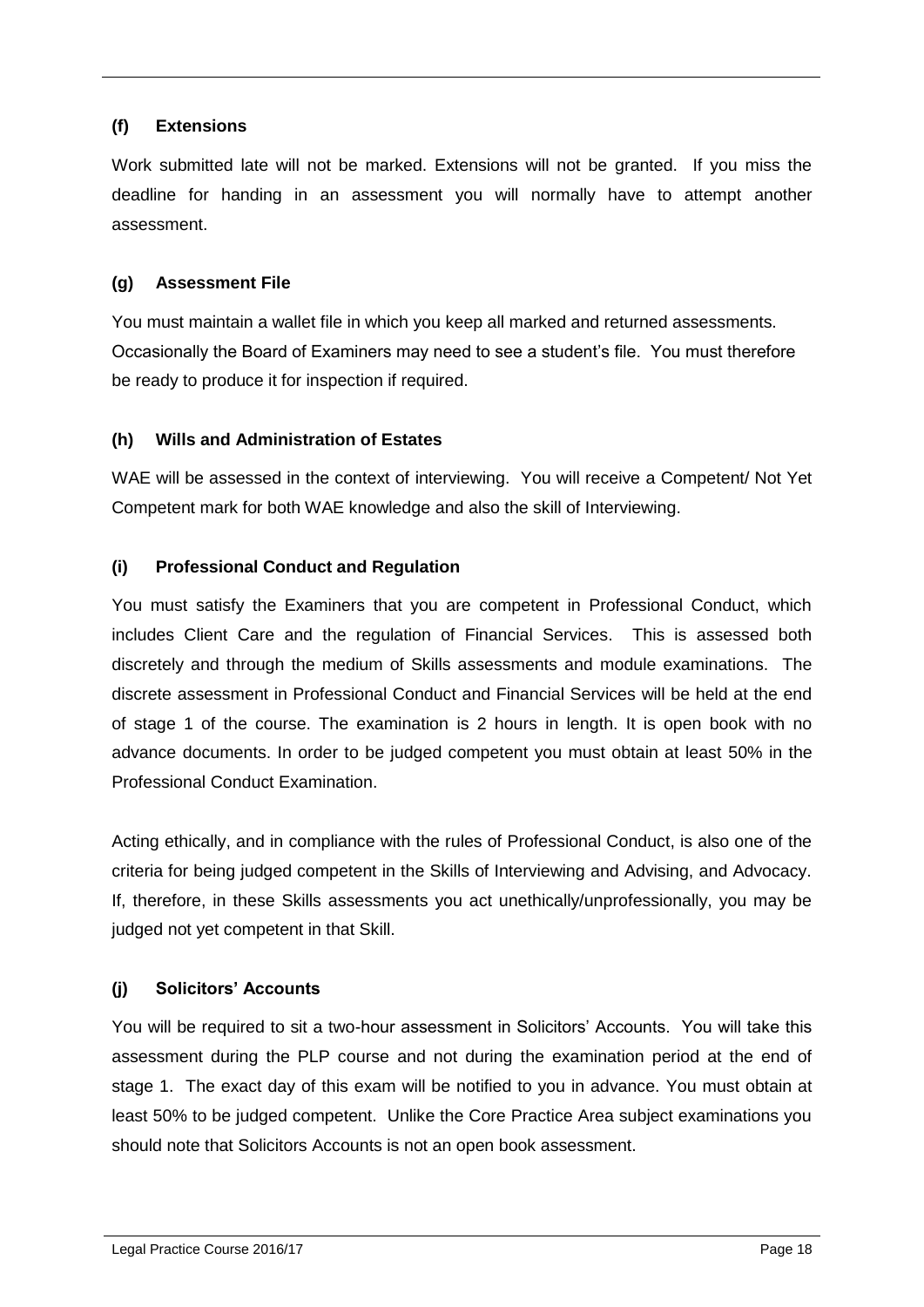If you are judged NYC in the Accounts assessment you will be given the opportunity to be reassessed during the course.

## Vocational Elective Examinations

You are examined in your Vocational Elective(s) at the end of studying the Electives. The Elective examinations each consist of one three-hour transactional-based examination.

## <span id="page-18-0"></span>**(k) Re-sit Examinations**

We hope that you do not have to resit any of your examinations but if you do you should note that re-sit module examinations are in late August/early September. You should check if you think you may need to be available for this period. The results of the re-sits will be available by the end of October. If you do not pass a re-sit you are entitled to have one final attempt. This means you have three attempts at each examination. You should contact your Professional Mentor if you are on a third and final attempt.

You are advised not go on holiday before the exam results are published and to be available throughout the re-sit period.

## <span id="page-18-1"></span>**(l) Results and LPC Assessment Regulations**

The results of stage 1 of the LPC including the Core Practice Area module examinations, and other completed assessments, will be considered at the stage 1 meeting of the Assessment Board held in the spring. The provisional results of Skills, WAE and Solicitors Accounts assessments will be made available in accordance with the timetable on your year planner. Exam results will also be available electronically on evision, the university system. Results will not be given over the phone or by email.

The results for the vocational electives will be considered at the stage 2 meeting of the Assessment Board in July. Final results are available by the end of July/beginning of August. Results will be available electronically on the university system.

A stage 1 and Stage 2 transcript will be sent to you by post when you have successfully completed both stages.

If you sit exams in August/September, the results will be considered at the meeting of the Assessment Board in October.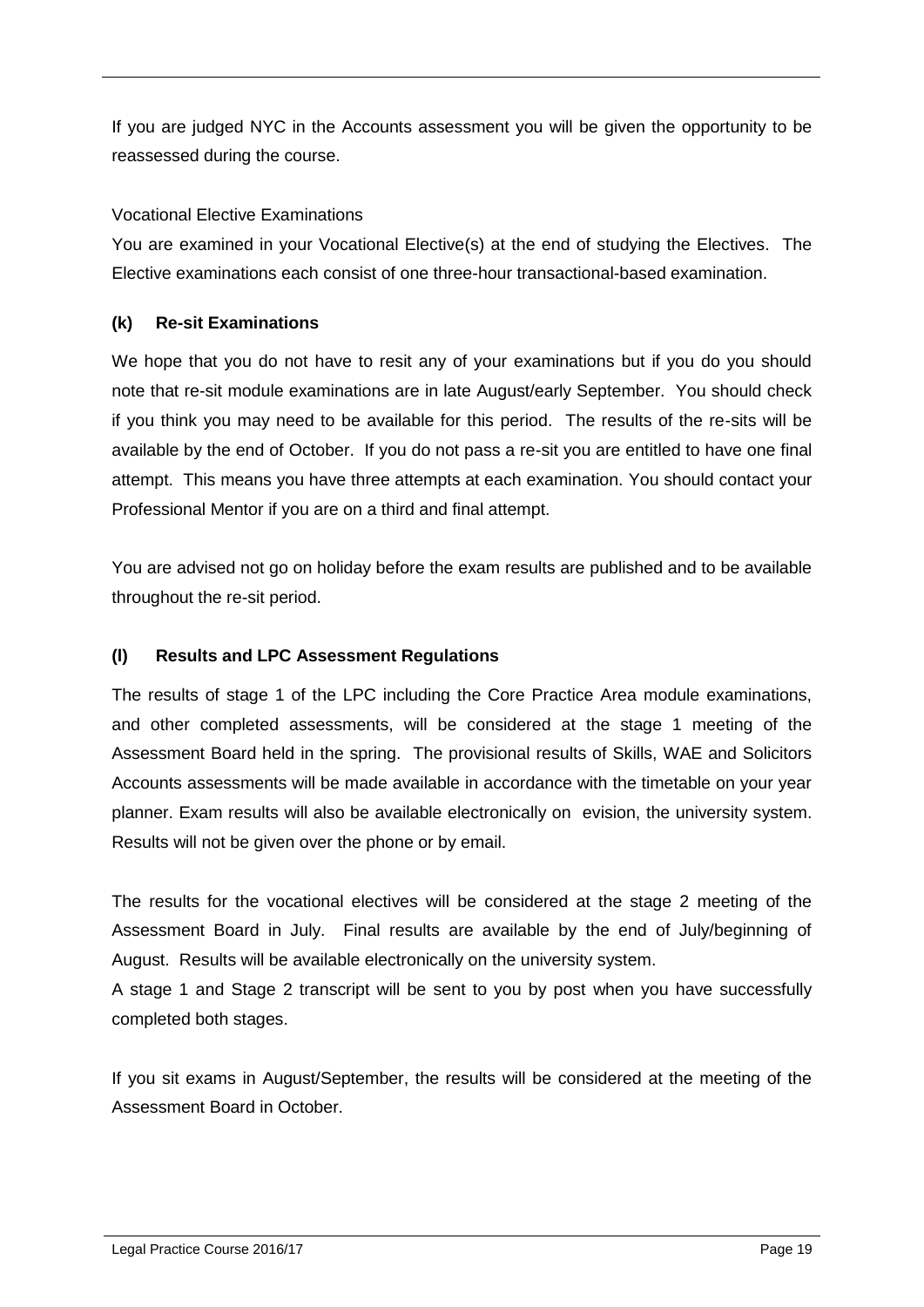The LPC Assessment Regulations govern how you are assessed. A copy of these is at Appendix 1. It is very important that you are familiar with these regulations.

## <span id="page-19-0"></span>**(m) Examinations, Fitness to sit and Mitigating Circumstances**

You should be aware that by sitting an examination you are confirming that there is no reason why you should not sit the assessment at that time and there is no reason why you might subsequently submit a request for a concession. Please see regulation 7 of the Assessment Regulations at appendix 1. You should also ensure that any requests for reasonable adjustments as a result of a disability have been made well in advance of the examination date.

You may, **exceptionally**, submit an application to the Assessment Board for an attempt at an examination to be disregarded if your performance has been affected by unforeseen mitigating circumstances such as being taken ill **during** an examination. You should obtain a Mitigating Circumstances Form from the London Met website and submit it to the Student Hub, within 14 days of the assessment or as soon as reasonably practicable thereafter. It is very important that you do not delay otherwise your application may not be considered. Late applications can only be considered where you are able to show good cause for the lateness. On the form you should set out the facts which you wish the Board to take into account and you should provide supporting evidence. Any illness must be clearly evidenced by medical evidence covering the period in question.

If, exceptionally, an examination board agrees that mitigating circumstances might have affected your performance in a particular assessment, despite your confirmation that it was appropriate for you to attempt the assessment, that attempt can be disregarded for the purposes of the information recorded on your transcript and for the operation of the three attempts rule. The marks obtained on the particular assessment may **not** be increased in response to such mitigating circumstances (see regulation 7.3).

## <span id="page-19-1"></span>**(n) Appeals Against Decisions of Assessment Boards (Section 10.4 of the London Met University Academic Regulations)**

The Regulations on appeals protect students against the possibility of unfair assessment resulting from omission or error on the part of the appropriate University authorities, or from unforeseen circumstances affecting a student. The grounds under which students can appeal are very specific and appeals may not be made in respect of academic judgment or in respect of rejected claims for mitigating circumstances where no further evidence is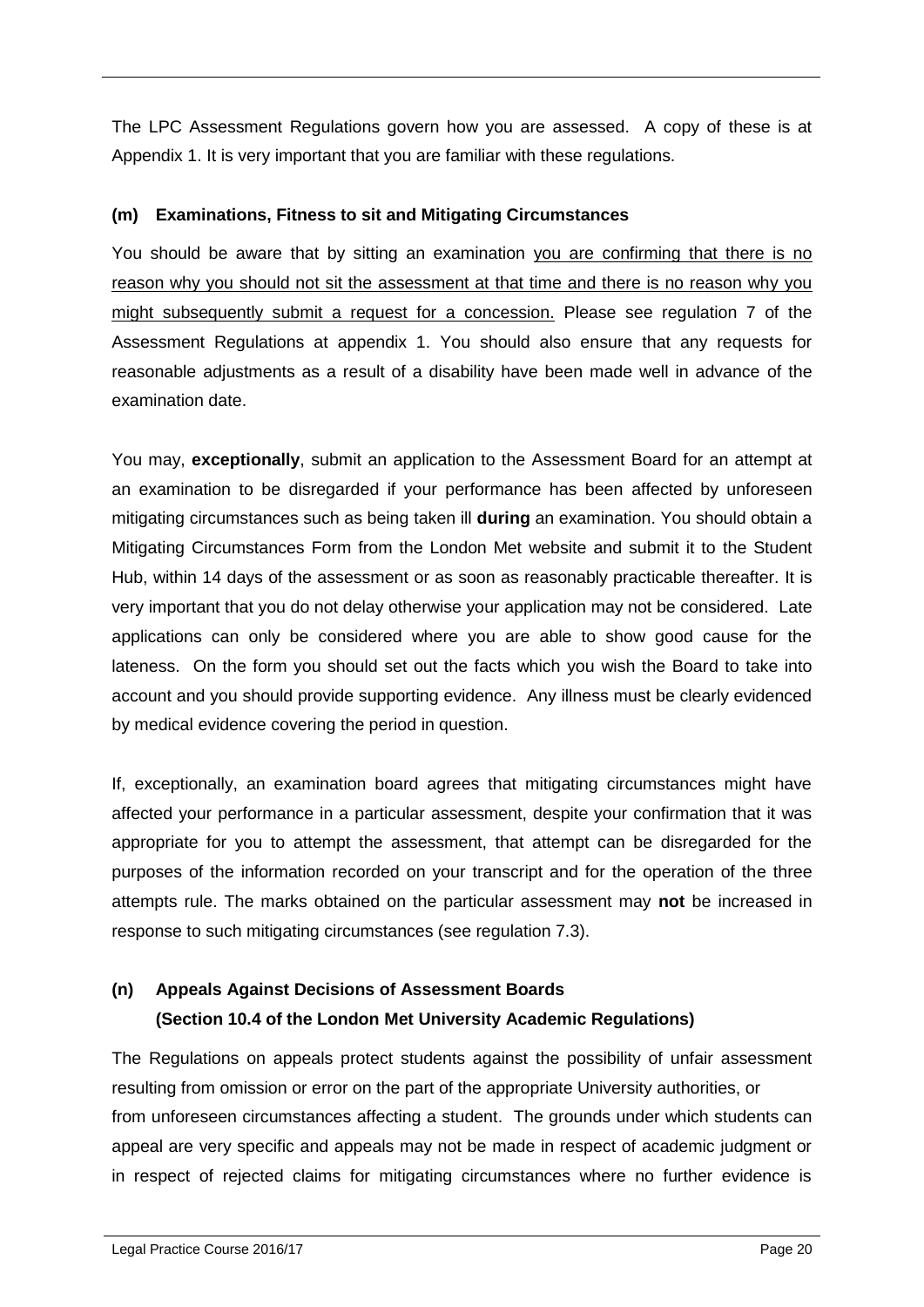submitted. The University operates a very strict deadline for making an appeal. You should check the deadline on the website and ensure that you do not miss it. Decisions are made on the basis of the explanation of the ground(s) of appeal and the evidence submitted in support of this explanation. Any document submitted as evidence should be the original or a photocopy authorised by a University office. Where appropriate, approved translations of documents are also required.

Students are advised to read the advice from the Academic Registry on their webpage very carefully prior to submission as appeals which do not meet the criteria as described cannot be considered. For further advice, students are urged to consult their Professional Mentor and/or the Students' Union prior to submitting an appeal.

The Academic Regulations can be viewed in full from the link on the London Met University Website <https://metranet.londonmet.ac.uk/academic-regulations/>

## <span id="page-20-0"></span>**(o) 5 Year Time Limit to complete the LPC**

The LPC Assessment Regulations prescribe a strict 5 year time limit to complete the LPC. This period starts on the date that you attempted your first assessment. The SRA has confirmed that the University has discretion to extend the 5 year time limit in exceptional circumstances. You may apply to extend the 5 year period before it expires by writing to the LPC Course Leader seeking an extension of time, giving reasons for your application and attaching evidence to show why your circumstances are exceptional.

After the 5 year time limit has expired, the University will determine whether your student status should be terminated. The decision to terminate your student status would be made through the authority of the University Awards Board as set down in the University's Academic Regulations. You would have a right of appeal against the University's decision your student status, see the University website at [www.londonmet.ac.uk/appeals](http://www.londonmet.ac.uk/appeals)

## **(p) The Postgraduate Diploma in Legal Practice**

On successful completion of the entire course including stage 1 and stage 2 you will be awarded the University's Postgraduate Diploma in Legal Practice. The Diploma may be awarded with Distinction, with Commendation or at Pass level. There will be an award ceremony held at the Barbican Hall.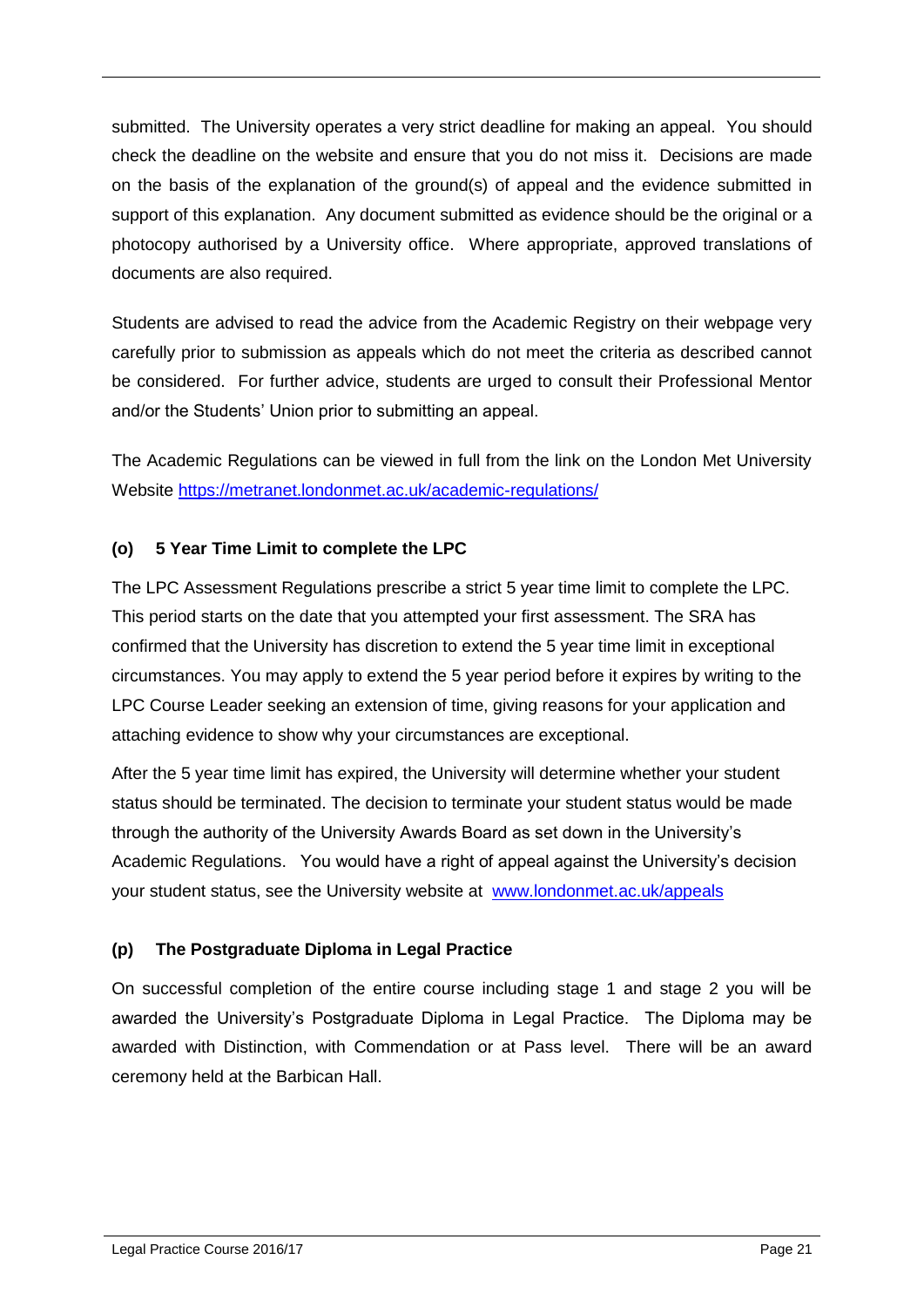## <span id="page-21-0"></span>**(q) LLM in Legal Practice**

You may want to convert your LPC into a master's degree, the LLM in Legal Practice. (Please note this option is not presently available to BVC nor BPTC entrants). On successful completion of the LPC you will awarded a Postgraduate Diploma in Legal Practice. This provides credits towards this LLM (save and except for BVC and BPTC entrants presently). The remaining credits will be achievable through a flexible system of courses and a dissertation. For further information please contact Barrie Goldstone at barrie.goldstone@londonmet.ac.uk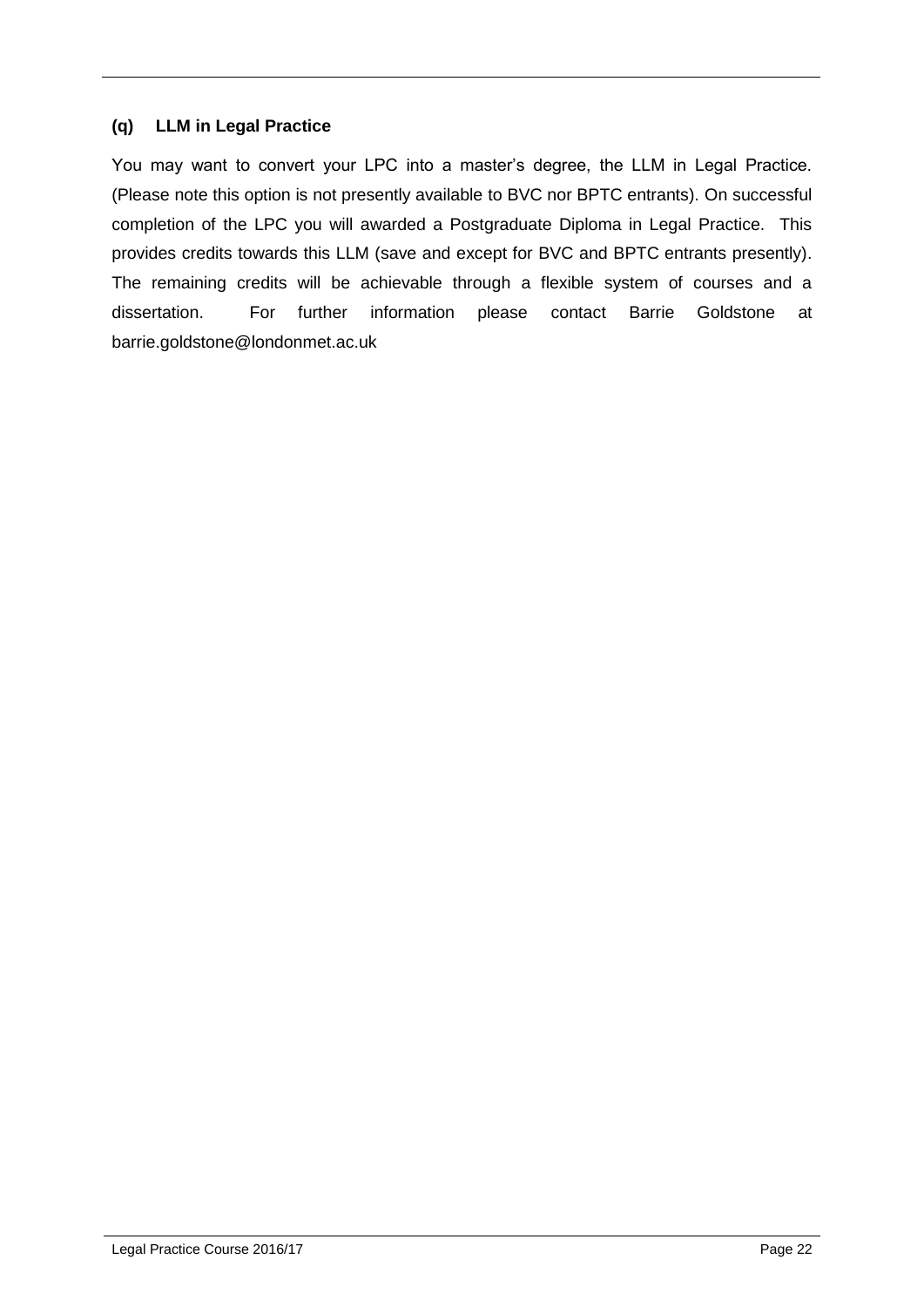## <span id="page-22-0"></span>**7. Where to Go For Help and Who You Might Want to Contact**

## <span id="page-22-1"></span>**(a) LPC Staff**

If you have a module specific enquiry you should contact the tutor who teaches you that module or the relevant module leader. LPC lecturers can be contacted during their office hours or at other times by appointment. You can contact lecturers via e-mail or by leaving messages on their voicemail.

## <span id="page-22-2"></span>**(b) Professional Mentor**

You should contact your Professional Mentor for assistance with any other matter. If he/she is not able to help you, he/she will usually be able to refer you to someone who can.

## <span id="page-22-3"></span>**(c) Law Office**

Marilyn Williams is the LPC Administrator. Other administrative staff in the Law Office or the Student Hub can help with a wide range of matters or assist you to leave a message for a lecturer.

#### <span id="page-22-4"></span>**(d) Registry**

Queries about enrolment and student cards should be directed to the Student Hub in Moorgate.

## <span id="page-22-5"></span>**(e) Student Services**

Student services is able to provide information, advice and a well being service, as well as Careers. For more information see<http://www.londonmet.ac.uk/services/studentservices/>

## <span id="page-22-6"></span>**(f) Interfaith Chaplaincy**

The Chaplaincy reflects the multi-cultural and multi-faith community of the University and the Chaplain is available to talk confidentially to people of any faith or none. For more information see the University website.

#### <span id="page-22-7"></span>**(g) Counselling Service**

We all have to deal with difficult experiences at various points in our lives, be they of an emotional, physical, social or psychological nature. You may find that talking things through with a counsellor or talking to a GP will help. The Service can help you to identify problems and resolve them. Alternatively, it can help if you would like to be referred to other sources of help and information. All counselling and health care advice is confidential to the Service.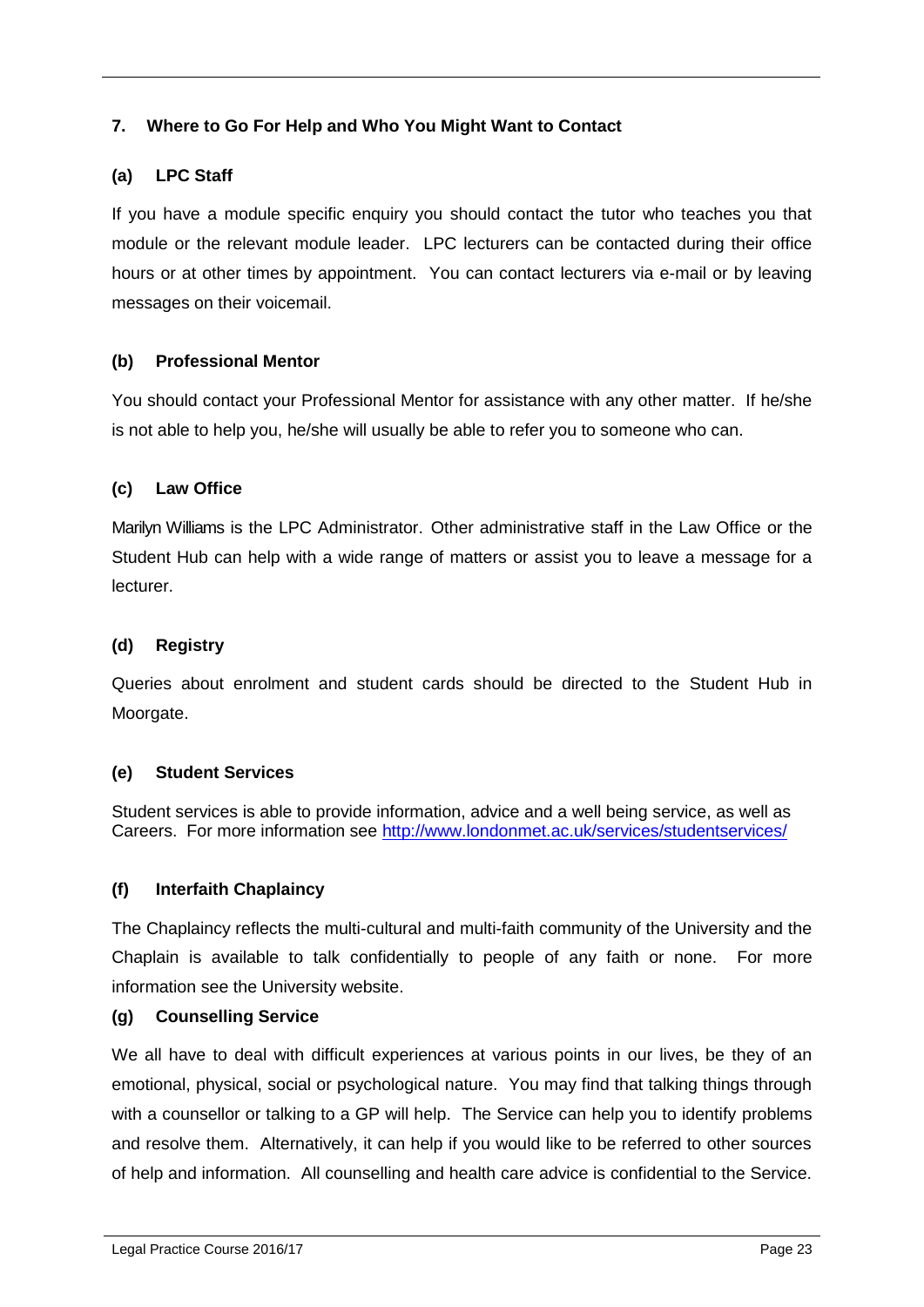Information about you will not be shared with anyone outside the team, including whether or not you have attended the Service, without your permission.

## <span id="page-23-0"></span>**(h) Disabilities and Dyslexia Service**

The University welcomes applications from disabled and dyslexic people and endeavours to put that welcome into practice. The University recognises that disabled and dyslexic students may have additional needs to ensure an equivalent quality of experience. It recognises an obligation to seek to develop appropriate support and facilities in order to meet these needs. If you suffer from any disability the Solicitors Regulation Authority requires that you should have entered into a Learning Agreement with the University before you start the course. If you have not done so you should notify the Student Services in Calcutta House as soon as possible (tel: 020 7320 2370) or email dds.studentservices@londonmet.ac.uk. The service provides individual needs assessments and helps with setting up appropriate special examination arrangements. We assist you with applying for the Disabled Students Allowance or other sources of funding. The Disabilities team helps you find Academic Support Workers and liaises with academic departments and professional service departments. The Dyslexia team offers initial screening if you suspect that you may be dyslexic. The team offers tutorial support and suggest strategies appropriate to dyslexic students' learning style. The service can provide specialist ICT equipment, resources and a quiet place to study on both campuses. For more information see [http://www.londonmet.ac.uk/services/studentservices/advice-and-well-being/disabilities-](http://www.londonmet.ac.uk/services/studentservices/advice-and-well-being/disabilities--dyslexia/) [dyslexia/](http://www.londonmet.ac.uk/services/studentservices/advice-and-well-being/disabilities--dyslexia/) or contact [dds.studentservices@londonmet.ac.uk](mailto:dds.studentservices@londonmet.ac.uk)

## <span id="page-23-1"></span>**(i) Financial Support**

Specialist advisers offer information and guidance to help you with a range of practical issues, providing advice and information on all student funding issues, grants, loans, access funds, state benefits, bursaries and budgeting, and on managing debt. For additional funding, we can help you explore charities and educational trusts. For more information see the University website.

## <span id="page-23-2"></span>**(j) Career Development Service**

The University offers a service to enhance your career management skills and your employability and help with a range of issues related to planning your future. You can come in for a careers guidance interview: a drop-in service, or you can book a longer appointment with a careers adviser. A service is also offered to students after graduation.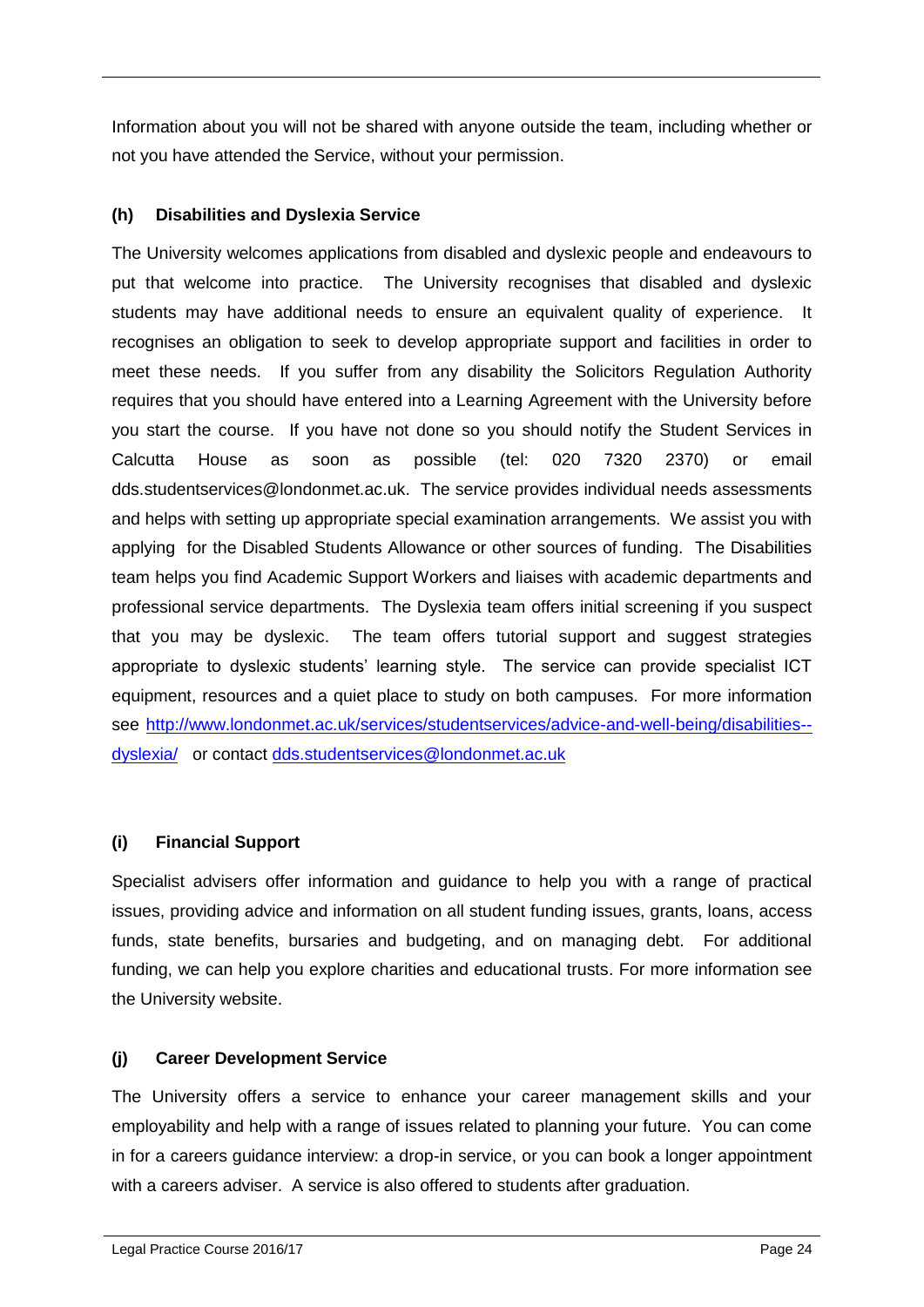A comprehensive careers information library is available and a range of workshops is offered, covering topics such as self-assessment, writing effective CVs, attending interviews and doing creative job searching. As part of the programme there is an opportunity to sit psychometric tests and receive feedback. For more information see <http://www.londonmet.ac.uk/services/studentservices/careers-and-employability/#d.en.9089>

## **(k) Equality**

The University is committed to promoting equality and diversity through its teaching programmes. To this end it actively pursues an equal opportunities and diversity policy which is available on the website. For more information see [https://intranet.londonmet.ac.uk/studentservices/policies-and-procedures/equality-and](https://intranet.londonmet.ac.uk/studentservices/policies-and-procedures/equality-and-diversity.cfm)[diversity.cfm](https://intranet.londonmet.ac.uk/studentservices/policies-and-procedures/equality-and-diversity.cfm)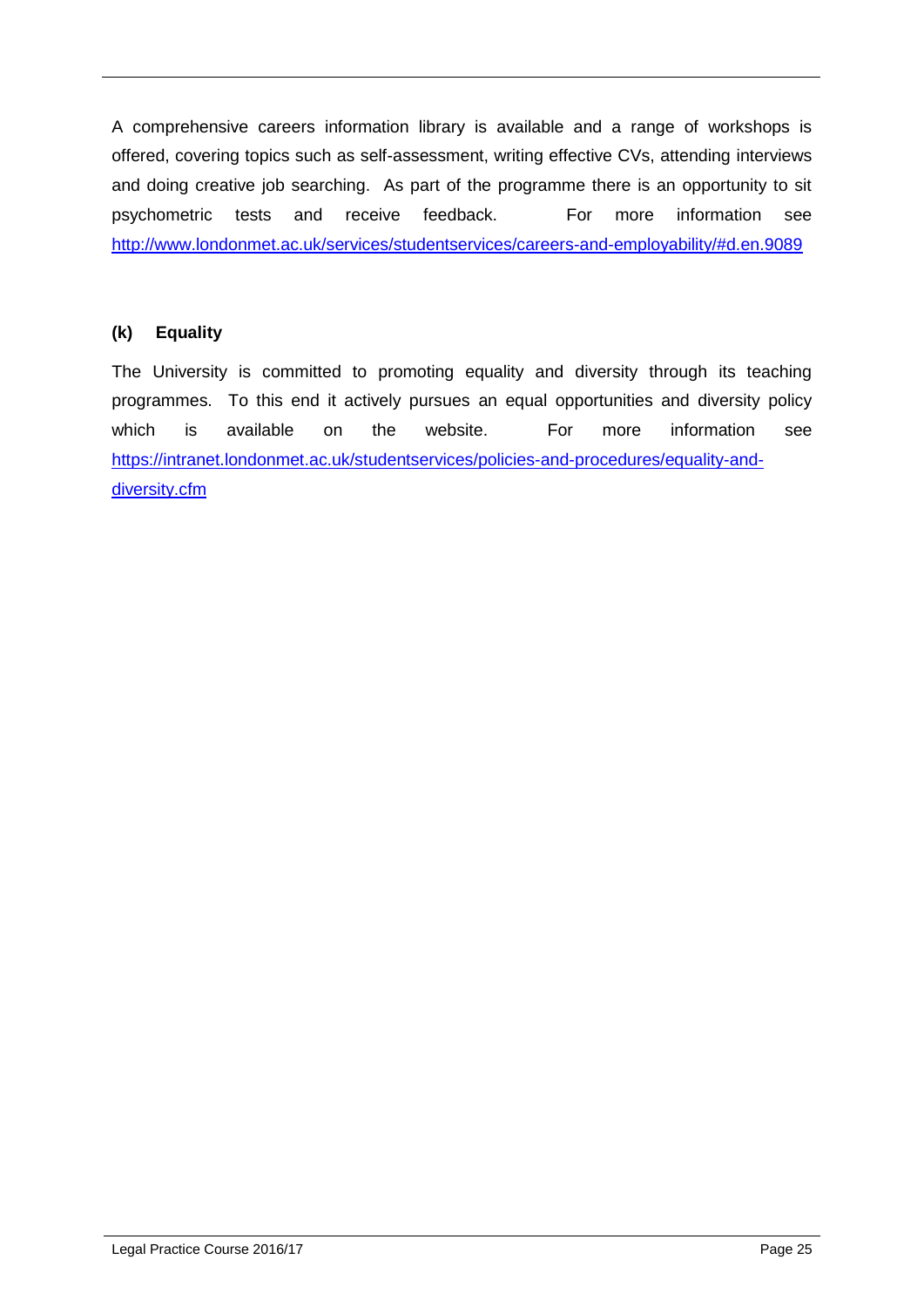## <span id="page-25-0"></span>**8. Your Conduct and Responsibilities Whilst Studying on the LPC**

## <span id="page-25-1"></span>**(a) Do I Have to Attend All of the Teaching Sessions?**

Attendance at all sessions is compulsory. If you are absent for any reason you must email your module tutor as well as your Professional Mentor. A register of attendance will be kept for each session in accordance with the Attendance Policy. The acceptance of reasons for absence is entirely at the discretion of the University. The Attendance Policy is attached at Appendix 2.

Attendance at classes is very important. Firstly, it is usually those students who have a poor attendance record and frequently arrive late that are most likely to fail the course. Secondly, the teaching exercises do not work effectively if members of the group are missing. You therefore have an obligation to your group to attend. Thirdly, the LPC is designed to prepare you for legal practice where irregular attendance will not be tolerated. It is a professional vocational course and requires a commitment to professionalism by students.

Finally, there is an attendance requirement in the LPC Regulations. If you fail to attend, you may not be allowed to sit assessments or pass the LPC.

## <span id="page-25-2"></span>**(b) Can I Change Teaching Groups?**

You will not normally be permitted to change teaching group. If you do want to change group permanently, you must provide a written explanation to the LPC Administrator. You will only be permitted to change groups if you have a good reason to do so, your Professional Mentor approves, and there is available space in the group to which you wish to transfer.

## <span id="page-25-3"></span>**(c) Can I Attend Another Session?**

You will not normally be permitted to attend a teaching session other than at your allotted time. If you want to attend other than at your usual time, you should provide a written explanation to the tutor. You will only be permitted to attend another session if you have a good reason to do so and there is available space in the session which you wish to attend.

## <span id="page-25-4"></span>**(d) What happens if a Student is Caught Cheating?**

On the LPC there are many different forms of assessment and cheating may, therefore, take many forms.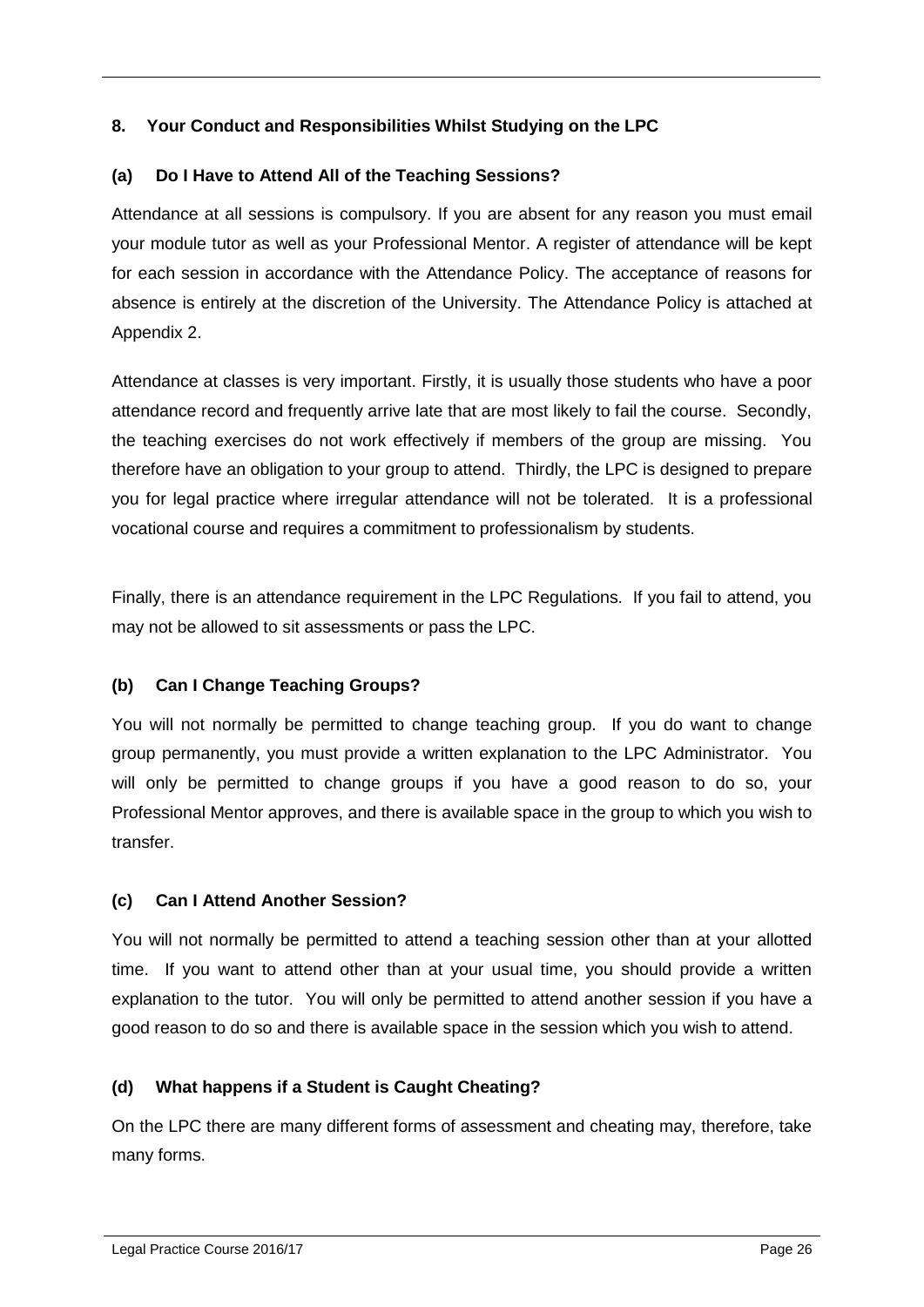Examples of assessment offences include:

- copying someone else's answer either in whole or in part;
- allowing someone else to use or copy your answer;
- allowing someone else to prepare and/or write your answer either in whole or in part;
- collaborating in the researching, preparation and/or writing of an assessment unless and to the extent that this is explicitly permitted in the assessment instructions;
- collaborating with another student in the completion of work which is submitted as that other student's unaided work;
- copying or summarising from a published work, e.g. textbook, article, etc. including electronically stored work, without proper attribution;
- making a false declaration that the assessment submission is your own work;
- exceeding any explicit word limit and making a false declaration as to the word total;
- disclosing or discussing details of the content of oral Skills assessment exercises unless expressly permitted or required;
- taking unauthorised materials, including any electronically stored information, into an examination;
- communicating with or copying from any other candidate during an examination, written Skills assessment or time constrained coursework;
- impersonation and/or any other attempt to deceive, including (but not limited to) completion of attendance registers on behalf of another student.

This is not an exhaustive list, but is provided to highlight the kind of conduct that is unacceptable.

Any evidence of an assessment offence will be viewed most seriously and will be subject to the University's disciplinary procedures. If proven, the offence will be reported to the Solicitors' Regulation Authority. It is for the Solicitors' Regulation Authority to decide whether the offence may have a bearing upon the character and suitability of the student to become a solicitor.

You should be aware that the Solicitors' Regulation Authority takes a very serious view of such matters and could deny you entry to the profession. Consequently, you should ensure that you take great care not to commit any assessment offence of the kind illustrated above.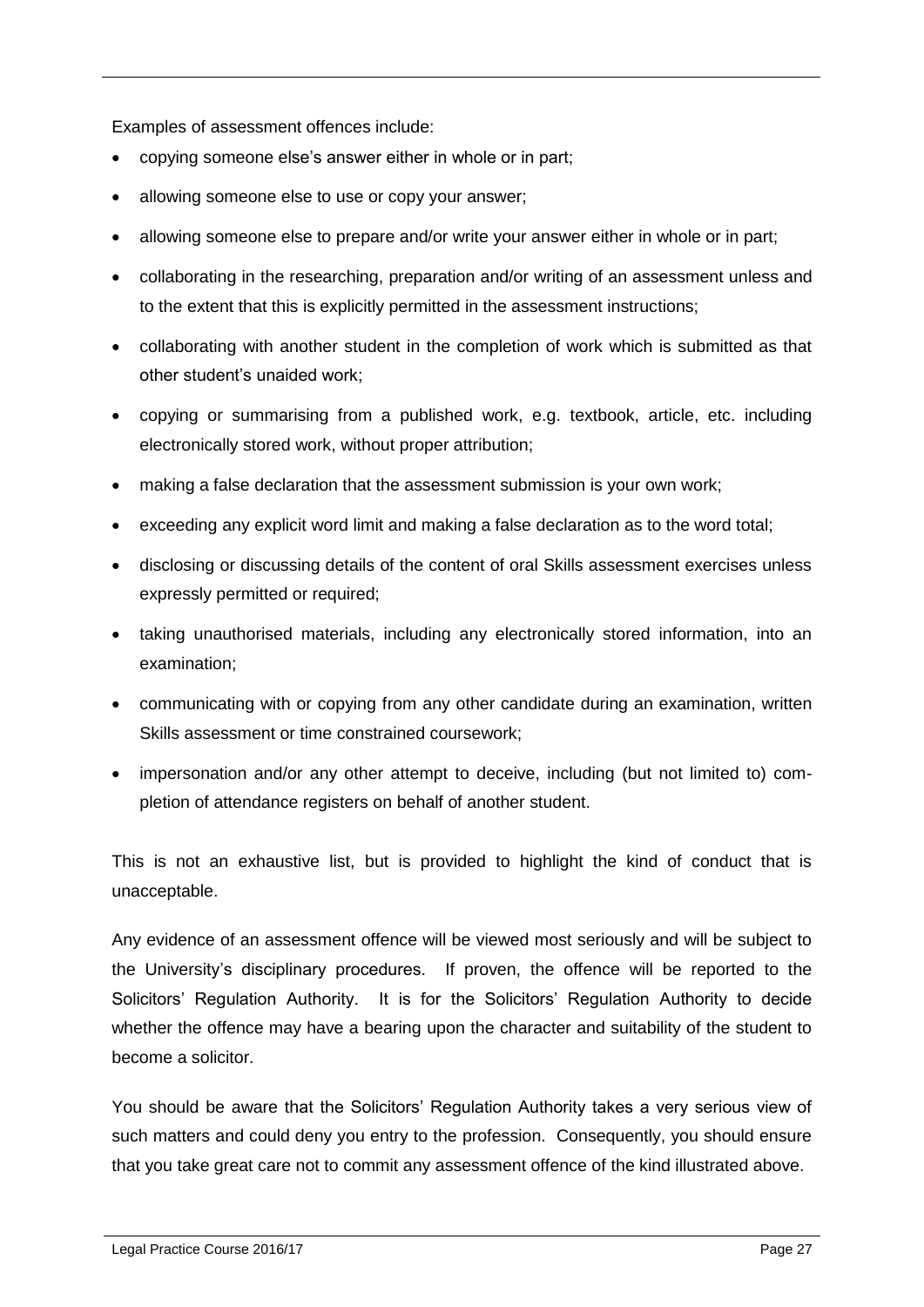All assessment submissions will be subject to checks. When submitting an assessment, you will be required to certify that it is your own unaided work. If your self-certification proves to be false, the consequences (as already indicated) may be extremely serious. Please note that you may be selected, on a random basis, to produce to staff your notes in relation to your assessment submission and, if required, to talk about your submission in front of one or more members of staff.

The University's Regulations on Cheating and Plagiarism can be found on the University website.

## <span id="page-27-0"></span>**(e) How Does the University Expect Me to Behave?**

The LPC is a professional vocational course. It should be considered as training for practice as a solicitor in all respects, and a professional attitude and demeanour is required at all times by The Solicitors Regulation Authority and by London Metropolitan University. Any action that is considered 'unprofessional' or inappropriate will be considered as a breach of conduct and will be dealt with accordingly. Consequences of any such action include refusal of permission to sit module assessments and preventing a student from completing the course.

As a student of London Metropolitan University you are also subject to the University's Regulations on Student Conduct and Discipline, copies of which are available on the London Met website.

## <span id="page-27-1"></span>**(f) What Are My Responsibilities Regarding Assessments?**

You are responsible for ensuring that all assessments, including reassessments, are submitted in full at the correct time.

The Assessment Board has considered cases in which students have left the examination hall/assessment exercise taking with them part of their answer which they subsequently found and submitted. The Board decided that even where there is no suspicion of dishonesty, students must take responsibility for their oversight and consequently those sections of the work were not accepted. In the case of a non-supervised assessment any parts of the work submitted late will not be marked.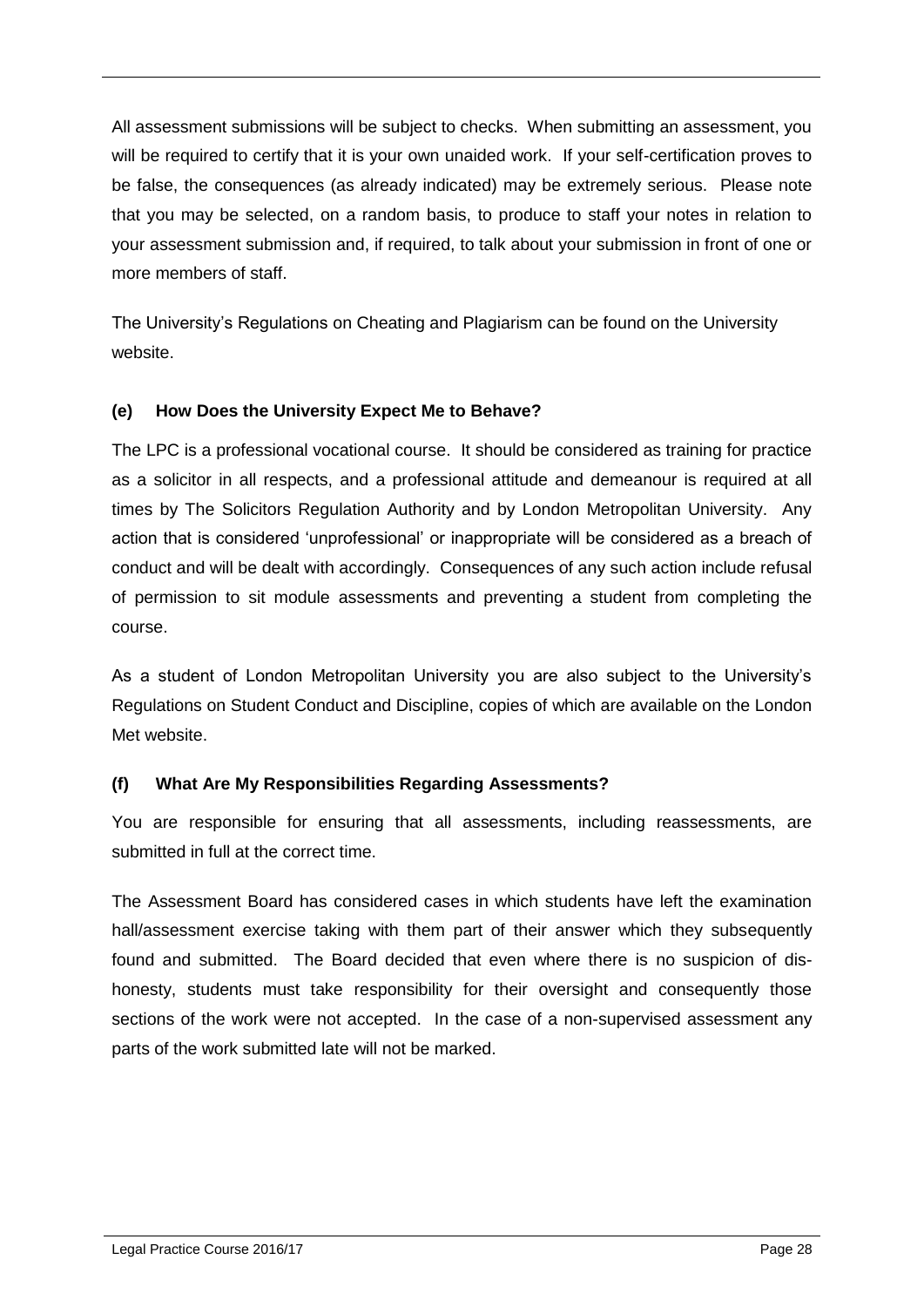## <span id="page-28-0"></span>**9. Learning Resources Available to You Whilst You Are Studying on the LPC**

## <span id="page-28-1"></span>**(a) The Library Service**

The main Law collection is located in Aldgate Library, which is adjacent to Goulston Street. Its collection includes books, study packs, journals, videos and databases. In addition, you can use the University's other Library facilities at Moorgate, Commercial Road and North Campus. Full details of the Library services are available on the university website.

## <span id="page-28-2"></span>**(b) LPC Resource Centre**

The LPC Resource Centre houses the LPC collection, including many practitioner's encyclopaedias and handbooks, as well as publications and precedent books.

#### <span id="page-28-3"></span>**(c) The LPC Student Common Room**

Should you wish to discuss your work with other students, the LPC common room on the fourth floor of Moorgate is available and designated for co-operative study.

#### <span id="page-28-4"></span>**(d) Access to other University Libraries**

Through the Sconul access scheme, part-time students are permitted to use the libraries of other participating universities. Full details and listings are available at [http://www.access.sconul.ac.uk/.](http://www.access.sconul.ac.uk/) Alternatively, please ask a member of library staff for information.

#### <span id="page-28-5"></span>**(e) Subject Librarian**

For your more complicated enquiries, you can call upon the expert assistance of Chris Smart, the Law Subject Librarian, in addition to a team of other subject librarians.

## <span id="page-28-6"></span>**(f) Photocopying Binding and Scanning and Media Services**

Self-service photocopying, binding and scanning is available using student cards. For information about media services see the University website.

## <span id="page-28-7"></span>**(g) Computers and ICT Facilities**

There are several general-purpose PC labs at Moorgate, Calcutta House, as well as the other University buildings.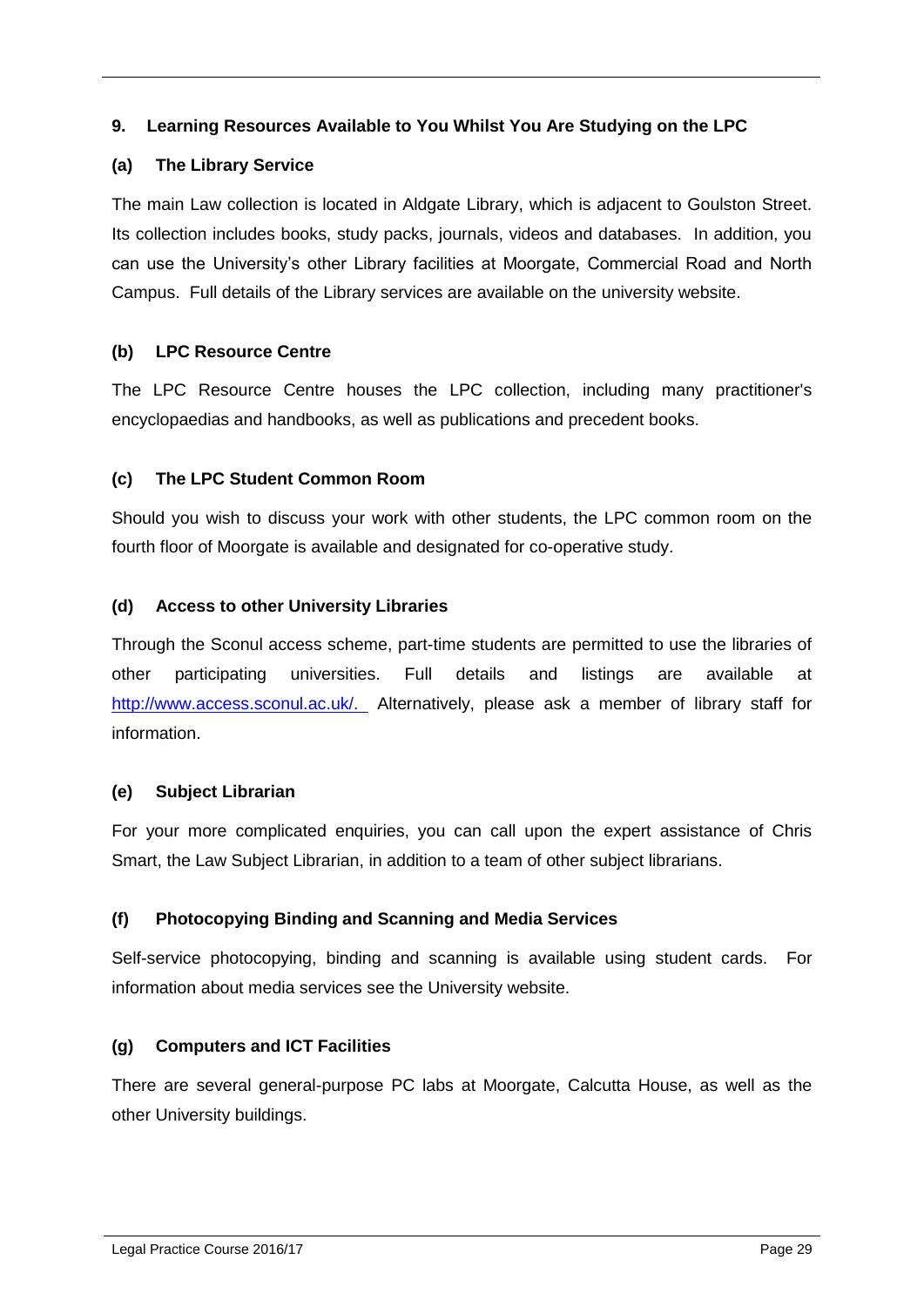Access to IT facilities on-site is through the use of your individually assigned ID and password. If you need help with the computing facilities, you should contact the ICT Help Desk online or telephone 4444. see<https://servicedesk.londonmet.ac.uk/sw/student/>

### <span id="page-29-0"></span>**(h) Electronic Resources**

You will receive an introduction to the University legal electronic resources during the Foundation Course. Subsequently, the Law Librarian runs regular sessions on various legal electronic resources.

## <span id="page-29-1"></span>**(i) WebLearn – Online Learning Support and Administration**

There is a WebLearn notice board site for the Legal Practice Course, which includes copies of the timetable, regulations, and this handbook. In addition, there is a WebLearn site for each of the modules that you are studying. The URL for WebLearn is <https://bblearn.londonmet.ac.uk/>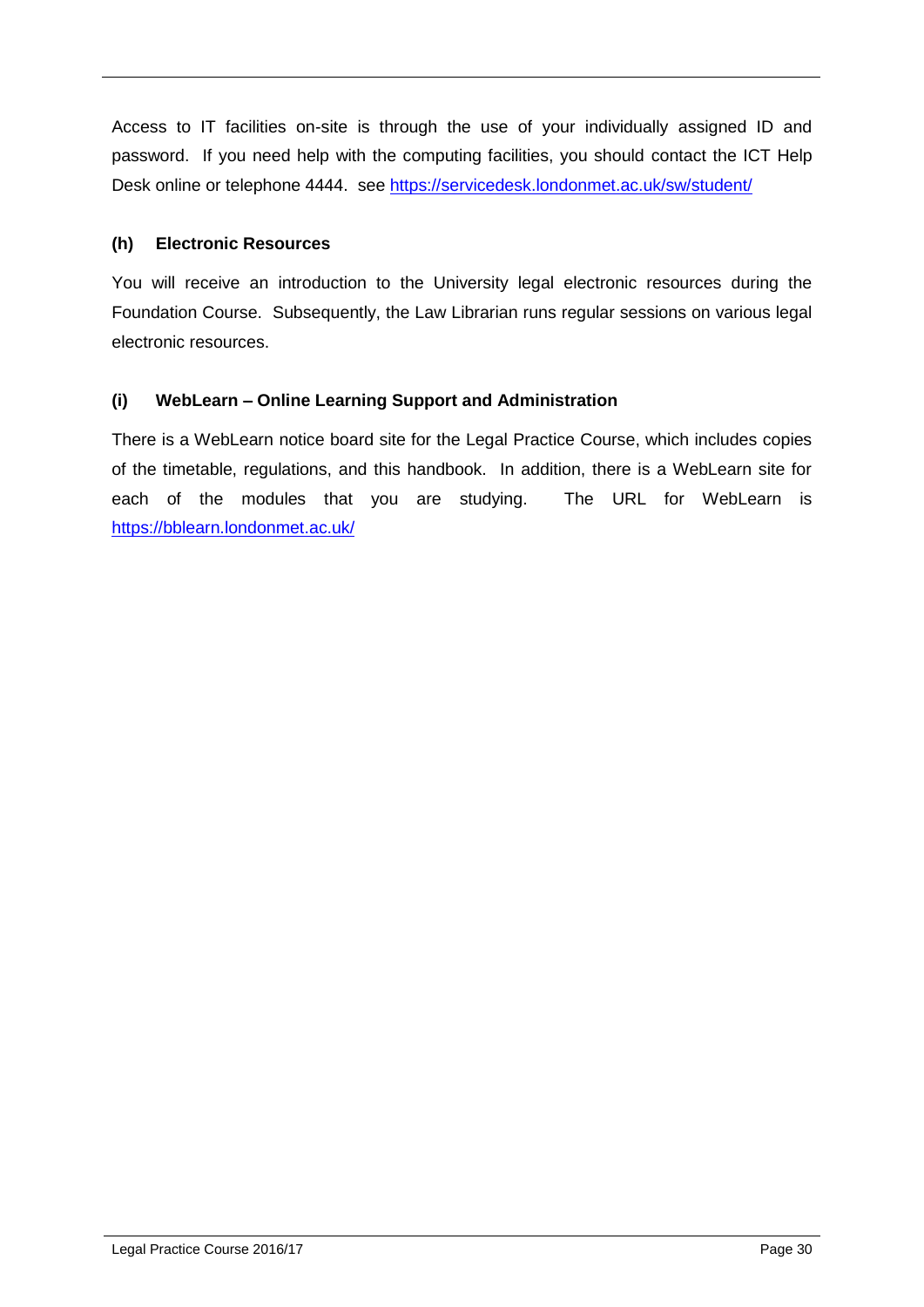## <span id="page-30-0"></span>**10. How You Can Express Your Views on the LPC**

We are very keen to receive your feedback to find out how well the teaching, guidance and other services are working. We have various methods of hearing your views.

## <span id="page-30-1"></span>**(a) Student Representatives and Staff-Student Liaison Meetings**

You will have the opportunity to elect someone as your Student Representative or to stand yourself. The Student representatives provide direct feedback from you and other students on the course and raise any issues on your behalf at regular Staff-Student Liaison meetings. We will ask each SLS tutor group to elect their own Student Representative at the beginning of the course. Staff-student liaison meetings are then convened by Stuart Peck, the Staff-Student Liaison Tutor. Stuart can be contacted at [s.peck@londonmet.ac.uk](mailto:s.peck@londonmet.ac.uk)

## <span id="page-30-2"></span>**(b) The Local Course Committee**

A Local Course Committee, normally convened each semester, reviews the course and provides quality assurance. The student voice is heard through two of the Student Representatives. Key staff including course and module leaders attend these meetings. There are terms of reference governing course committees and any action that is taken is reported back to you.

#### <span id="page-30-3"></span>**(c) Student Questionnaires**

We welcome your informal feedback and we distribute regular module specific student feedback questionnaires and would be very grateful if you would complete and return these.

## <span id="page-30-4"></span>**(d) Complaints**

If you have a complaint you should try to resolve it informally with the person concerned. If you are not able to resolve your complaint, then you can use the Students' Complaints Procedure. For more information see [http://student.londonmet.ac.uk/your-studies/student](http://student.londonmet.ac.uk/your-studies/student-administration/rules-and-regulations/complaints-procedure/)[administration/rules-and-regulations/complaints-procedure/](http://student.londonmet.ac.uk/your-studies/student-administration/rules-and-regulations/complaints-procedure/)

#### <span id="page-30-5"></span>**(e) Meetings with External Examiners**

It may be the case that external examiners will want to hear your views about the Course. We will keep you informed of when such meetings are to take place.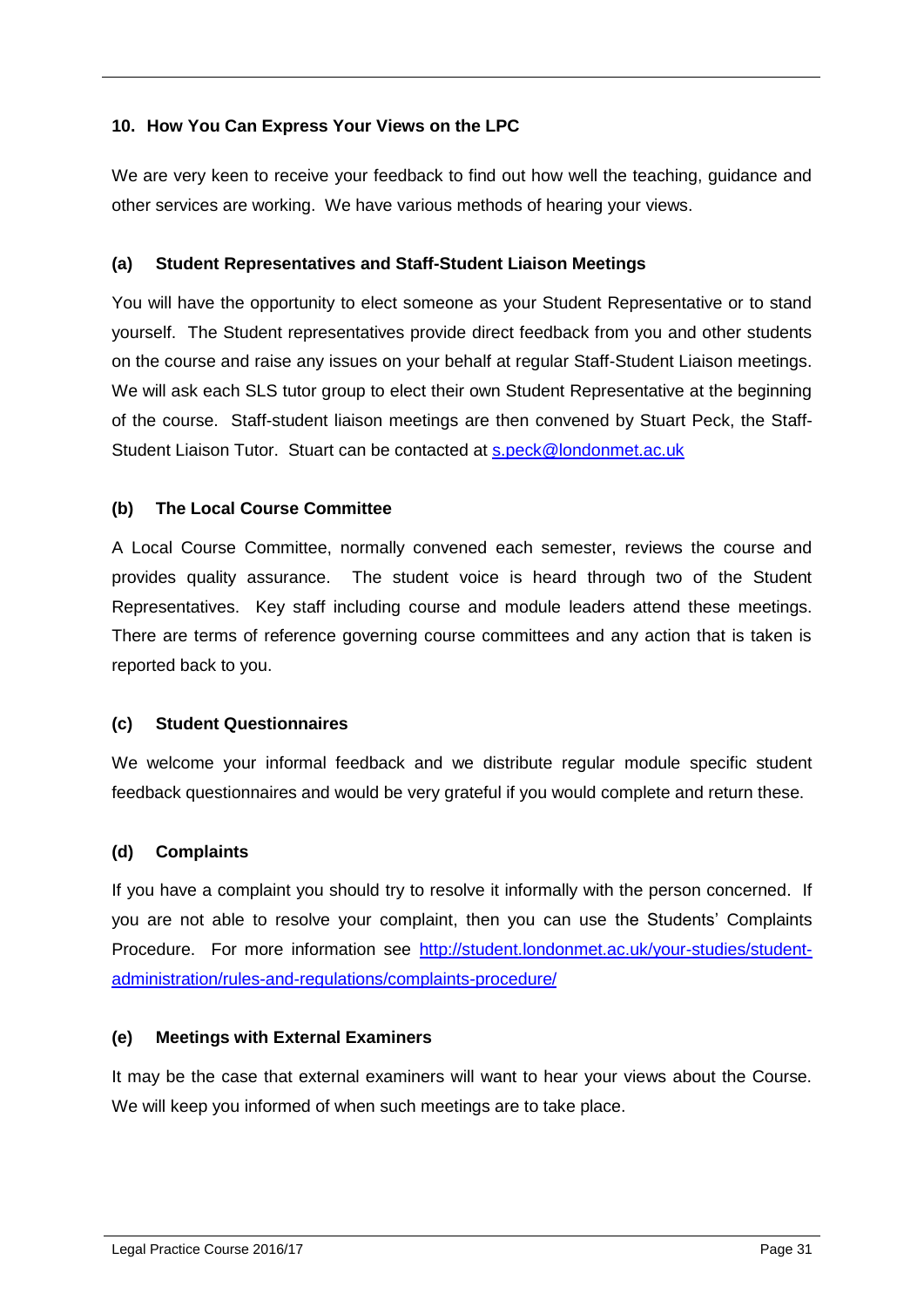## <span id="page-31-1"></span>**APPENDIX 1: LPC ASSESSMENT REGULATIONS 2016-2017**

#### <span id="page-31-0"></span>**1 Interpretation**

- 1.1. These regulations shall be read together with:
	- a. London Metropolitan University Academic Regulations, including Regulations governing Appeals against Decisions of Assessment Boards; and
	- b. the requirements and regulations of the Solicitors Regulation Authority; and
	- c. the LPC Assessment Strategy
- 1.2. Where these regulations are silent the London Metropolitan University Academic Regulations apply. Where there is a conflict between these regulations and London Metropolitan University's Academic Regulations these regulations take precedence.
- 1.3. Except where the context otherwise requires, the principles contained in the Interpretation Act 1978 shall apply to the interpretation of these regulations.
- 1.4. Without prejudice to the generality of regulation 1.3, in the event of uncertainty or ambiguity arising from the interpretation of these regulations, an interpretation which favours the student shall be preferred to one which does not.

#### **2. The LPC Board of Examiners**

- 2.1. The operation of the assessment process shall be subject to control by the Legal Practice Course (LPC) Board of Examiners, which consists of:
	- the internal examiners and
	- the external examiners appointed by the University as provided in the University regulations.
- 2.2. The Chair of the LPC Board of Examiners is the Team Leader of the Legal Practice Course or his/her nominee.
- 2.3. The Vice Chair of the LPC Board is the member of academic staff responsible for assessments or his/her nominee
- 2.4. The quorum for a meeting of the LPC Board of examiners is one third (30%) of the members eligible to attend and at least one external examiner
- 2.5. The terms of reference of the LPC Board of Examiners is:
	- (a) To act as the Subject Standards Board for the LPC;
	- (b) to confirm marks and grading awarded to a student who has undertaken a Legal Practice Course Assessment;
	- (c) to approve the Transcript for each student;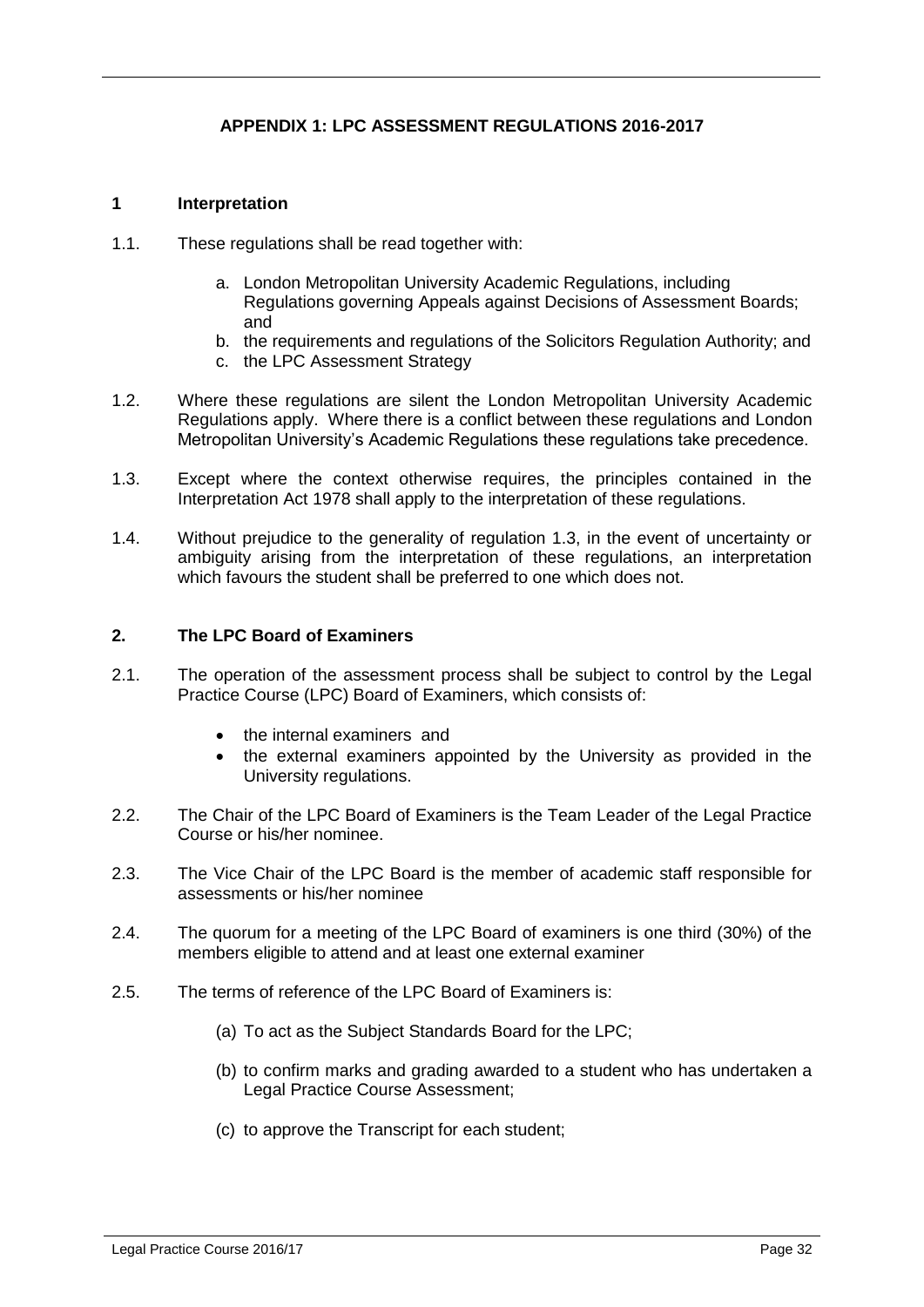- (d) to make recommendations to the University awards Board for the award of the Postgraduate Diploma in Legal Practice on successful completion of the Legal Practice Course and the award of such Diploma with Distinction or Commendation in accordance with Regulations 7 to 9;
- (e) to determine whether a student has exceeded the time limit for completing assessments;
- (f) to determine what action shall be taken in the case of a student failing or not sitting some or all of the Legal Practice Course Assessments which they have elected to sit;
- (g) to make recommendations (within the constraints of the external control exercised over the course by Solicitors Regulation Authority) on any matters concerned with the Assessment Strategy;
- (h) to be responsible for determining actions in terms of the effect, if any, of circumstances related to the delivery or assessment of a unit of study adversely affecting the performance of a whole cohort or a particular subgroup of students in an assessment or unit of study as a whole;
- (i) to determine applications for extenuating circumstances;.
- (j) to be responsible for such other matters as are referred to it by the Solicitors Regulation Authority, or by the Academic Board or its sub-committees of the University.

#### *Attendance*

2.6. Attendance at all formal teaching sessions is compulsory. The LPC Board of Examiners may, in its discretion, determine that a student who has failed to attend formal teaching sessions without the approval of the LPC Team Leader shall not be permitted to take assessments or, having taken an assessment, that attempt shall be disregarded. When a student is for good reason unable to obtain such approval before the period of absence, the student should seek the approval of the LPC Team Leader as soon as they are able to do so. Students shall be required to produce medical evidence when the absence is on medical grounds.

#### *Student Misconduct*

2.7. It shall be the responsibility of students to ensure that the work they submit for assessment is entirely their own and that they observe all rules and instructions governing examinations. Any allegation of student misconduct including academic misconduct' includes all forms of cheating, plagiarism and collusion shall be dealt with under the University's Academic Regulations. Any student found to be guilty of academic misconduct shall be subject to the provisions of those Regulations. In addition, the LPC Board may determine whether to refer a student who is found to have committed academic misconduct to the Solicitors Regulation Authority.

#### **3. Assessment Scheme**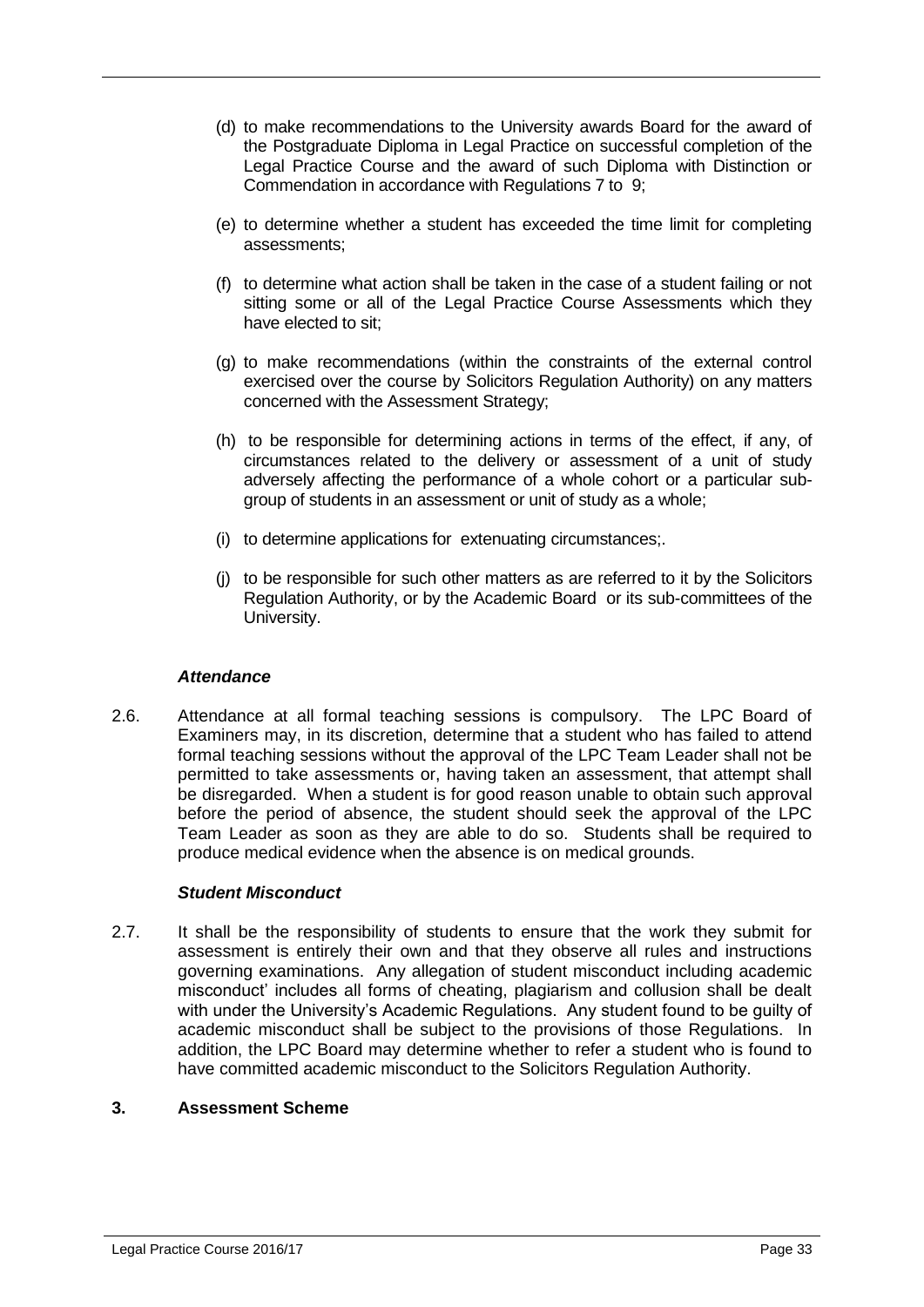3.1. The LPC comprises stage 1 and Stage 2. To pass Stage 1 a student must pass the Core Practice Areas, Professional Conduct And Regulation, Solicitors Accounts, the Skills And Wills and Administration of Estates.

To pass Stage 2 a student must pass 3 different vocational electives.

#### *Stage 1 - Core Practice Areas*

- 3.2. Business Law and Practice, Property Law and Practice and Litigation shall each be assessed by way of one core practice area assessment lasting a minimum of three hours. A core practice area assessment shall take the form of an examination or some other form of supervised assessment.
- 3.3. Each core practice area assessment may be split into two parts, and in that event:
	- (a) each part may take place on different days
	- (b) the two parts shall be within the same period of assessment
	- (c) one assessment mark shall be derived by aggregating the marks from the two parts
	- (d) for all purposes in these regulations, the two parts constitute one core practice assessment and a student must take both parts of the assessment one part cannot be 'carried over' to a later assessment period
	- (e) a minimum of 5% of marks in each core practice assessment shall be allocated to Professional Conduct and Regulation.
- 3.4. There shall be two parts to the Litigation assessment, one Civil and one Criminal, with the marks for each aggregated to derive the overall mark in the ratio of 60:40%.

#### *Stage 1 - Professional Conduct and Regulation*

- 3.5. Professional Conduct and Regulation shall be assessed in two ways:
	- a discrete assessment which shall last for a minimum of two hours and which shall be taken during the final assessment period of Stage 1 of the course and
	- within each of the three core practice assessments in which at least 5% of the marks shall be allocated to Professional Conduct and Regulation.

The marks are not aggregated: a student must pass the discrete assessment in Professional Conduct and Regulation in order to pass the subject.

#### *Stage 1 - Solicitors' Accounts Rules*

3.6. The Solicitors' Accounts Rules shall be assessed separately under supervised conditions. The assessment will last for two hours. No materials are permitted save an unmarked copy of the Solicitors' Accounts Rules.

#### *Stage 1 - Skills*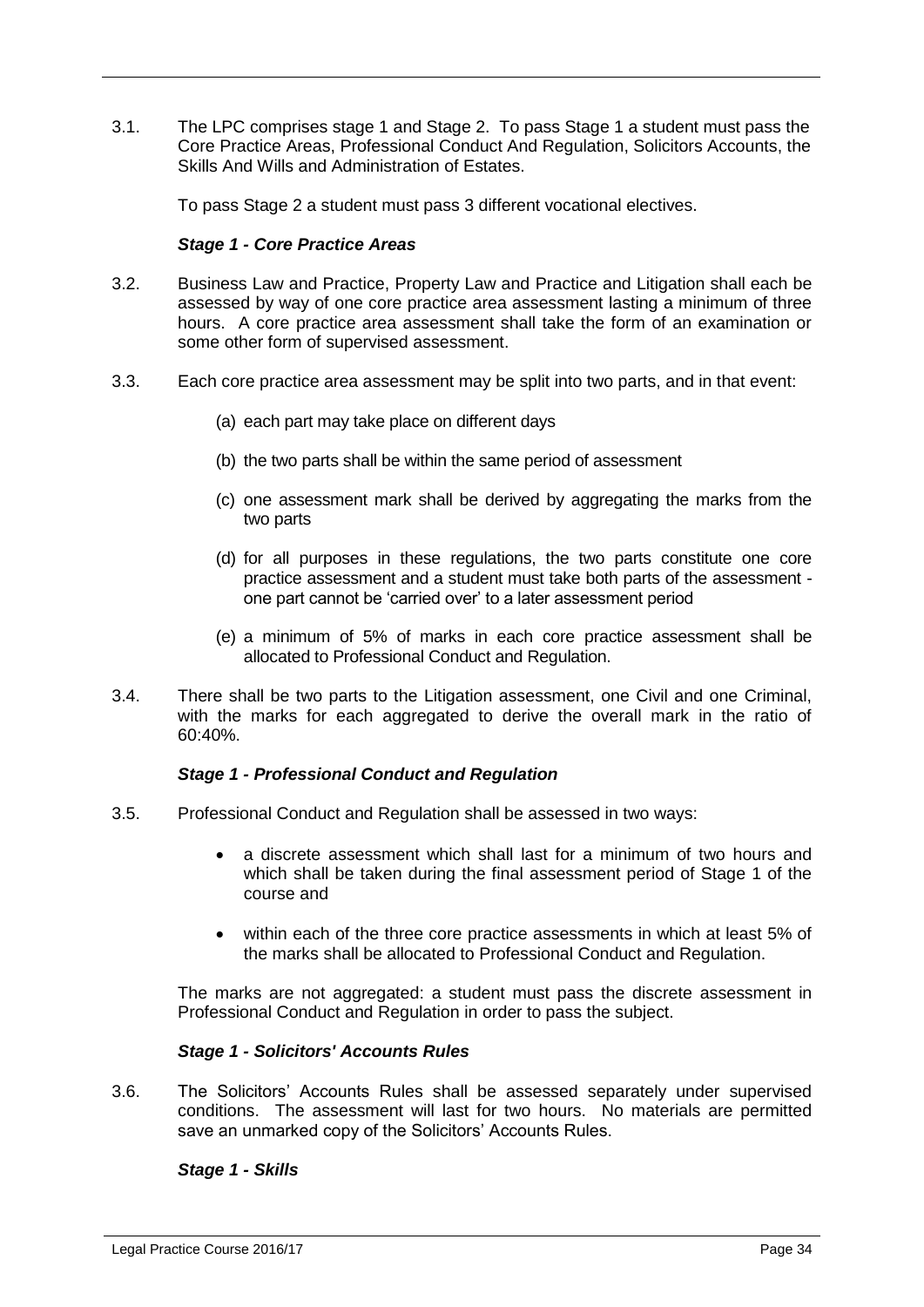- 3.7. Each of the five Course Skills of Practical Legal Research, Writing, Drafting, Interviewing and Advising and Advocacy shall be assessed once.
	- a. Interviewing and Advising shall be assessed together
	- b. Advocacy shall be assessed in the context of either Civil Litigation or Criminal Litigation or both
	- c. Each skills assessment may be combined with:
	- d. Core practice area assessments, in which case a mark shall be given for the core practice assessment and a competent/not yet competent decision made for the skills element
	- e. One or more other skills assessments, in which case separate competent/not yet competent decisions shall be given for each skill
	- f. Each skill shall be assessed on a competent/not yet competent basis.

#### *Stage 1 - Wills and Administration of Estates*

3.8. Wills and Administration of Estates shall be assessed once during the course in the context of the Interviewing and Advising assessment. A separate result for Wills and Administration of Estates of competent/not yet competent will be recorded on the student's transcript. A student will not be able to pass Stage 1 of the Legal Practice Course until an award of competent has been achieved.

#### *Stage 2 - Vocational Electives*

- 3.9. Each Vocational Elective shall have one assessment lasting a minimum of three hours. An elective assessment shall take the form of an examination or some other form of supervised assessment
- 3.10. The elective assessments may be split into two parts, and in that event:
	- (a) each part may take place on different days
	- (b) the two parts shall be within the same period of assessment
	- (c) one assessment mark shall be derived by aggregating the marks from the two parts and
	- (d) for all purposes in these regulations, the two parts constitute one elective assessment and a student must attempt both parts of the assessment – a mark for one part cannot be 'carried over' to another assessment period.

#### Pass requirements

3.11. The pass mark for all core practice and vocational elective assessments shall be 50%.

#### **4. Time limit for completion of the course**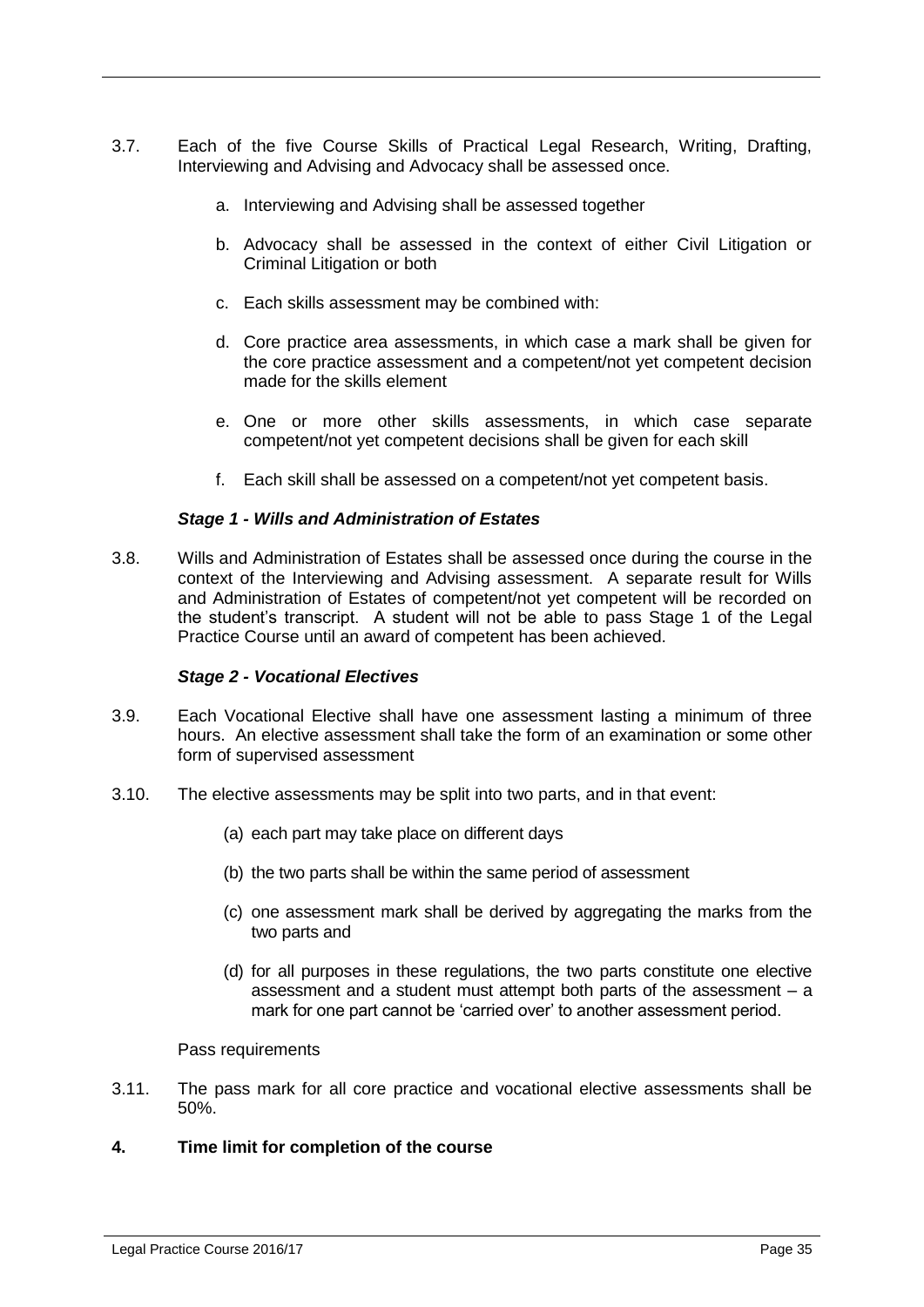- 4.1. To pass the LPC (Stages 1 and 2) a student must normally pass all of their assessments within a five year period. The date used for determining the start of the five year period is the date on which the student attempted their first assessment, whether or not they were successful. (Not the date the results were confirmed or published or the date of enrolment on the course.)
- 4.2. This requirement applies to all students, whether studying full-time, part-time or a combination of both.

#### *Timing of Assessments*

- 4.3. The LPC assessments will take place in accordance with the year planners.
- 4.4. Students are encouraged to take their first attempt in any assessment at the first available opportunity.
- 4.5. Students may sit their assessments at such other scheduled periods as they choose.
- 4.6. Students may be required to notify the University in writing if they do not wish to sit an assessment at the first possible opportunity.

#### **5. Referrals and re-sits**

- 5.1. Students shall have three attempts at any assessment. Re-assessments are not capped.
- 5.2. If a student is unsuccessful on the third attempt of any Stage 1 assessment, the student fails Stage 1 of the course.
- 5.3. A student is unsuccessful on the third attempt of any Stage 1 assessment may re enrol on Stage 1.
- 5.4. If a student is unsuccessful on the third attempt of any Stage 2 assessment the student fails that elective
- 5.5. A student is unsuccessful on the third attempt of any Stage 2 assessment may either re-enrol on the same elective or enrol on a new elective.
- 5.6. An individual student is required to complete all Stage 1 assessments with one authorised provider. (Except in the case of a student awarded APL who has previously completed the BVC or BPTC).
- 5.7. Any assessments (including re-sits) taken by a student must be based on the law in force at the time of the assessment, regardless of the law taught to the student during the course.
- 5.8. Stage 2 assessments can be taken with one or more different providers.

#### **6. Assessment Declaration and Mitigating Circumstances**

6.1. The University Mitigating Circumstances procedures do not apply to a student enrolled on the LPC.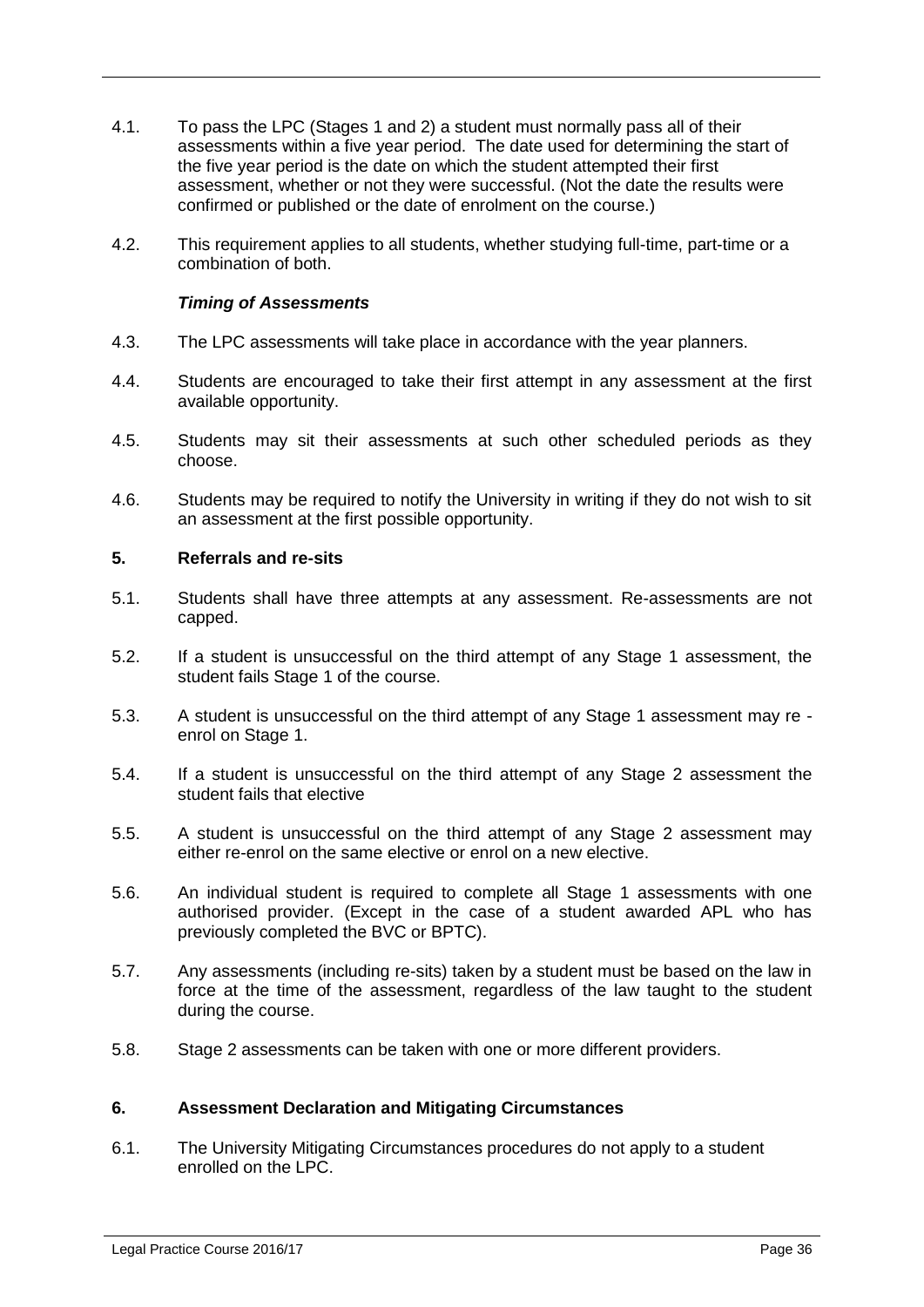- 6.2. Students shall be deemed to give their confirmation at the start of each assessment that there are no reasons why they should not sit the assessment at that time or why they might subsequently submit a request for Extenuating Circumstances to be taken into account. (An Assessment Declaration that the student is "fit to sit" the assessment)
- 6.3. However, it is possible that a student who has undertaken an assessment and despite making an Assessment Declaration has extenuating circumstances which have adversely affected their performance but which they were unaware at the time of making the declaration, for example, if a student is taken ill during an assessment.
- 6.4. A student who wishes to apply for Extenuating Circumstances to be taken into account should submit an application form, together with supporting evidence, to the LPC Assessments Officer within 14 days of the assessment or as soon as is reasonably practicable thereafter.
- 6.5. If, exceptionally, an LPC Board accepts that a student has extenuating circumstances that might have significantly affected their performance in a particular assessment, despite their confirmation that it was appropriate for them to attempt the assessment, that attempt can be disregarded for the purposes of the information recorded on the transcript and for the operation of the three attempts rule. Students' marks may not be increased in response to such mitigating circumstances.
- 6.6. Students are not permitted to apply for an exceptional coursework extension of time to submit an assessment. The University regulations on an exceptional coursework extensions of time to submit coursework do not apply to the LPC.
- 6.7. A student whose application for extenuating circumstances has been refused by the board may apply for a review under the university assessment regulations.

## **7. Award of Diploma**

- 7.1. In order to be awarded a Postgraduate Diploma in Legal Practice a student must:
	- a. have passed Stage 1 (the Core Practice Areas, Solicitors' Accounts, Skills, Wills and Administration of Estates and Professional Conduct and Regulation) at the University; and
	- b. passed Stage 2 (the vocational electives).

## **8. Award of the Diploma with Commendation or Distinction**

- 8.1. For the award of Commendation students must;
	- a. have passed all core practice area assessments and vocational elective assessments at first attempt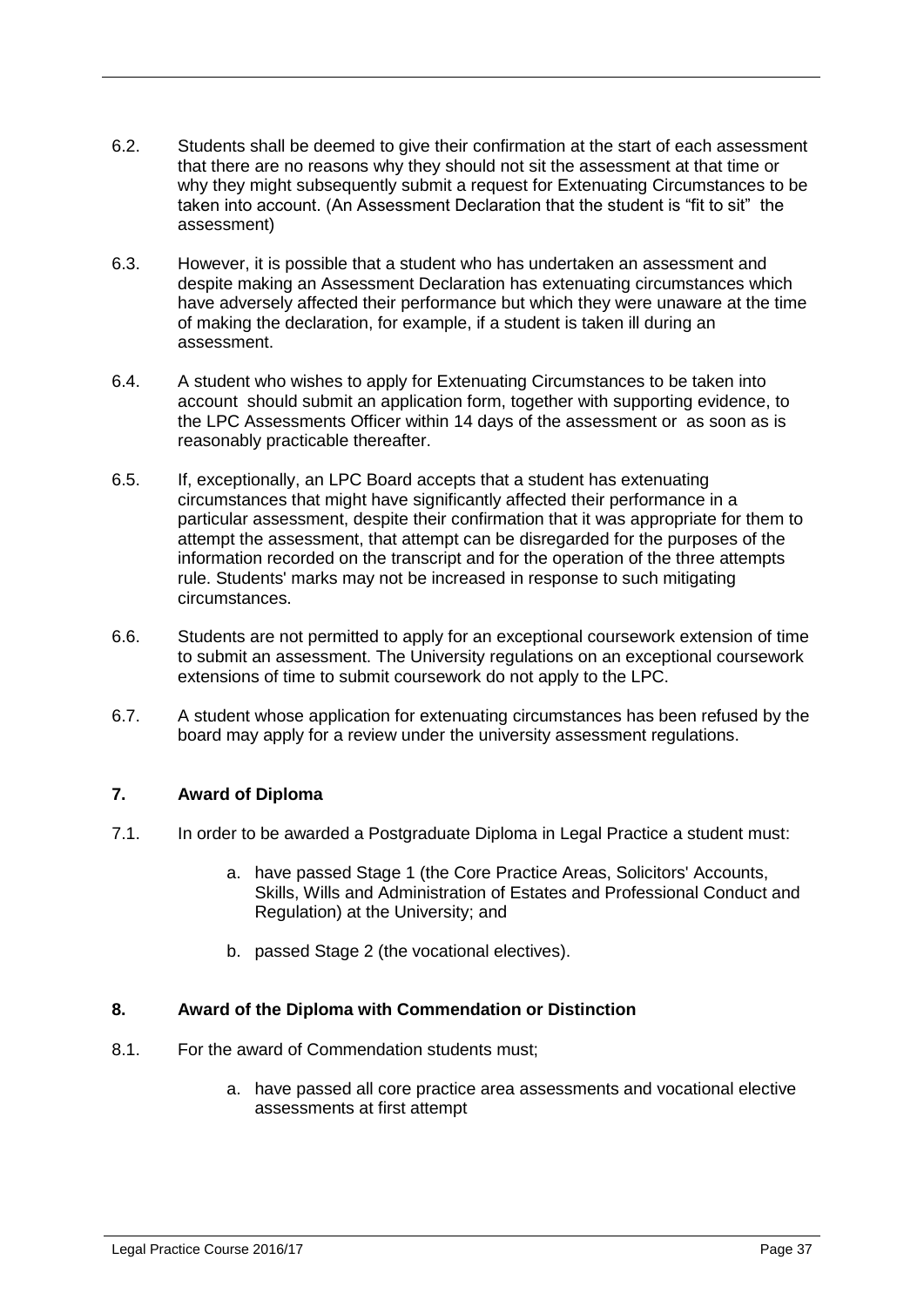- b. have an average of between 60-69% and four marks in that range across all six core practice area assessments and vocational elective assessments.
- c. have failed not more than one of the other assessments at the first attempt.
- 8.2. For the award of a Distinction students must:
	- a. have passed all assessments at the first attempt
	- b. have an average of over 70% and four marks in that range across all six core practice and vocational elective subjects.

#### **9. Accreditation for Prior Learning**

- 9.1. A student may be be awarded APL in accordance with the University Regulations and as a BVC/ BPTC entrant or having successfully completed for Stage 2 at another LPC provider.
- 9.2. Successful BVC graduates may, be granted exemption from attendance and assessment in the following areas of the LPC:
	- Stage 1 Litigation, advocacy, drafting, practical legal research
	- $\bullet$  Stage 2 Two vocational electives
- 9.3. Successful graduates of the BPTC may, be granted exemption from attendance and assessment in the following areas:
	- Stage 1 Litigation, advocacy, drafting
	- Stage 2 Two vocational electives
- 9.4. The exemption may normally only be awarded where the students have completed the BVC or the BPTC no earlier than five years prior to the date of his or her enrolment on the LPC course.

#### **10. Award of the Diploma with Commendation or Distinction to students who have been granted APL**

- 10.1. For students who have been granted APL (including students who have successfully completed a BVC or BPTC within five years of enrolment or who have successfully completed Stage 2 at another provider or the University) the following provisions apply instead of those at Section 8 above.
- 10.2. For the award of Commendation a student must have:
	- a. passed all required core practice area assessments and vocational elective assessments sat at the university at first attempt
	- b. an average of between 60-69.% and marks of at least 60% in two thirds of any core practice and vocational elective subject assessments sat at the university.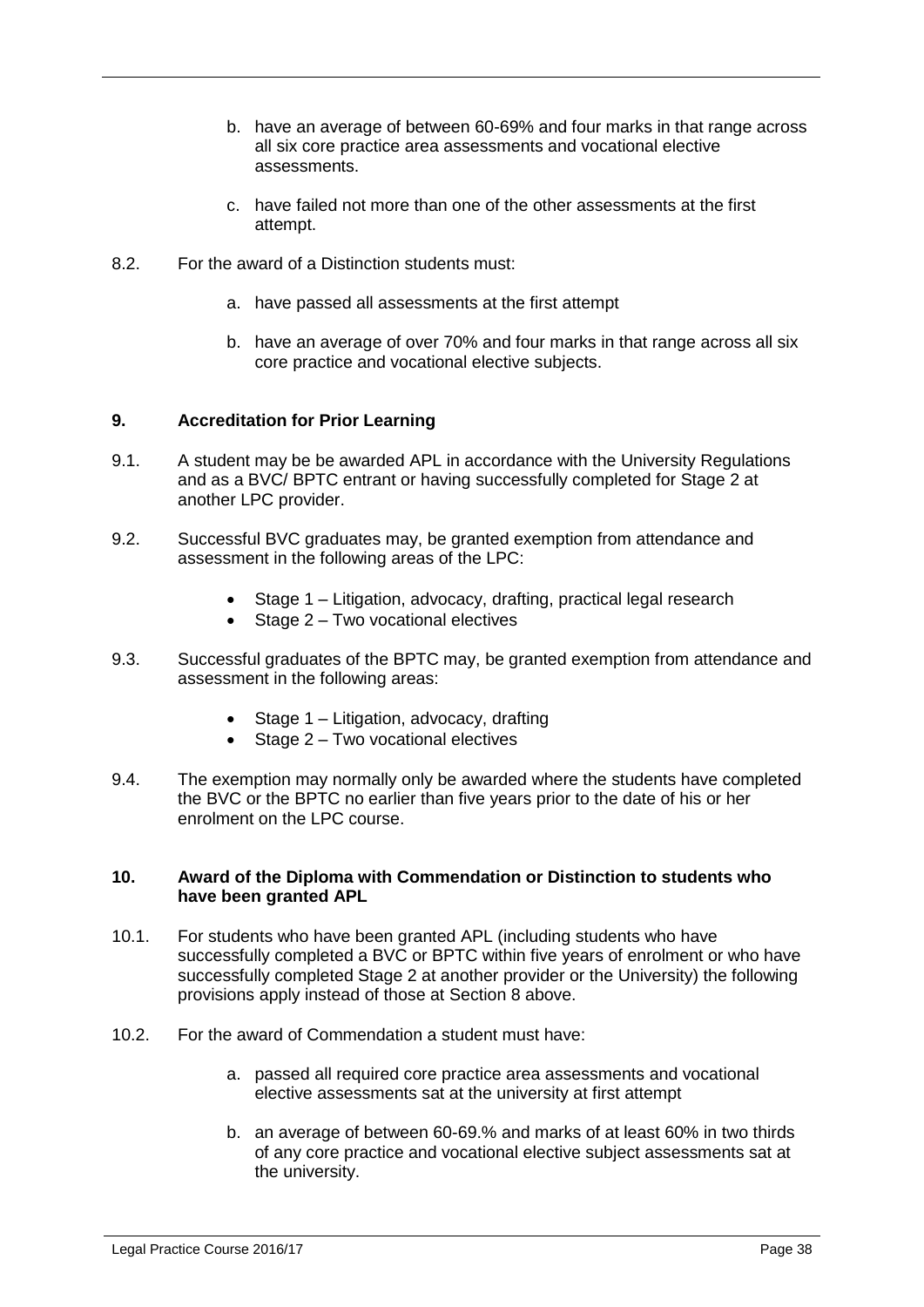- c. not have failed more than one of the other assessments sat at the university at the first attempt.
- 10.3. To be awarded Distinction a student must have:
	- a. passed all assessments sat at the university at the first attempt
	- b. an average of over 70% and marks of at least 70% in two-thirds of any core practice area and vocational elective subject assessments sat at the university.
- 10.4. For the avoidance of doubt the following table sets out the required number of assessments in the range of over 60% or over 70% sat at the university for an award of Commendation or Distinction.

| Number required assessments in the range<br>of over 60% or over 70% sat at the<br>university for an award of Commendation or<br>Distinction. | Total number of assessments<br>passed sat at the university. |
|----------------------------------------------------------------------------------------------------------------------------------------------|--------------------------------------------------------------|
|                                                                                                                                              |                                                              |
|                                                                                                                                              |                                                              |
|                                                                                                                                              |                                                              |
|                                                                                                                                              |                                                              |

#### **11. Appeals**

11.1. In accordance with the University's Academic Regulations, students can request a review of a decision or submit an appeal against, a decision of the LPC Board of Examiners other than where these Regulations take precedence.